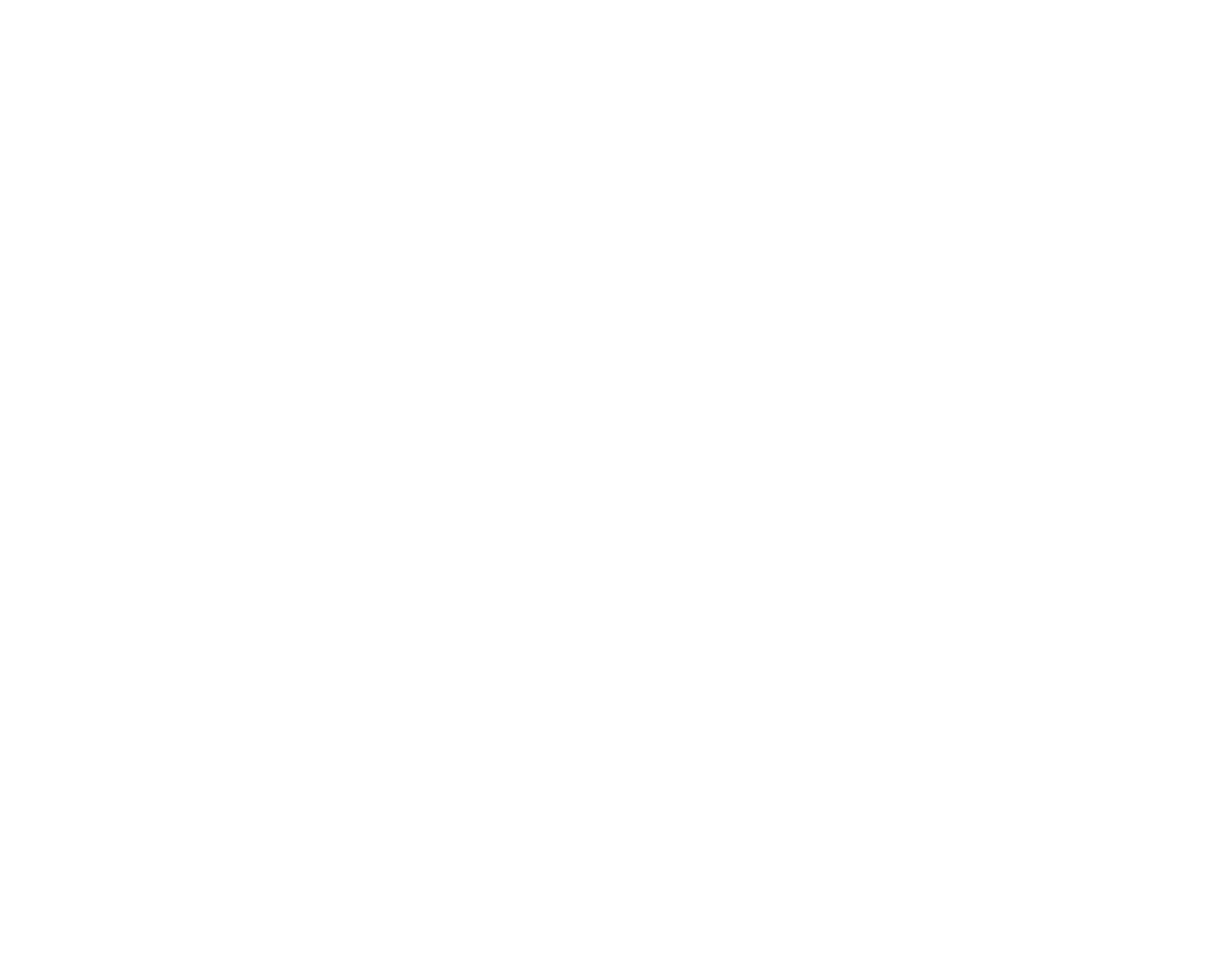# **Table of Contents**

### Section I: Executive Summary **Page 5** and the section I: Executive Summary Percent of Your Students Ready for College-Level Coursework Five Year Trends—Percent of Students Who Met College Readiness Benchmarks Five Year Trends—Average ACT Scores Five Year Trends—Average ACT Scores by Level of Preparation Five Year Trends—Percent and Average Composite Score by Race/Ethnicity Percent of Students in College Readiness Standards Score Ranges Average ACT College Reportable Scores by Test Session Duration Percent of Students Who Met College Readiness Benchmark Scores by Test Session Duration Section II: Academic Achievement **Page 11** Page 11 ACT Score Distributions, Cumulative Percentages, Averages, and Quartile Values Average ACT Composite Scores for Race/Ethnicity by Level of Preparation Average ACT Scores by Race/Ethnicity Percent of Students in College Readiness Standards Score Ranges Average ACT Scores by Gender Percent of Students Who Met College Readiness Benchmark Scores by Gender College Readiness Benchmark Percent and Average ACT Scores by Overall High School Curriculum College Readiness Benchmark Percent and Average ACT Scores by Content-Specific Curriculum Section III: College Readiness & Impact of Course Rigor Page 17 Percent of Students Who Met ACT College Readiness Benchmark Scores by Race/Ethnicity Average ACT Scores and Average ACT Score Changes by Common Course Patterns College Readiness Percents by Common Course Patterns Section IV: Career and Educational Aspirations **Page 25** Page 25 Distribution of Planned Educational Majors for All Students by College Plans Average ACT Composite Scores for Racial/Ethnic Groups by Post-Secondary Educational Aspirations Students' Score Report Preferences at Time of Testing Section V: Optional Writing Test Results **Page 29** Page 29 Average ACT English and Writing Scores by Race/Ethnicity and Gender for students who took ACT Writing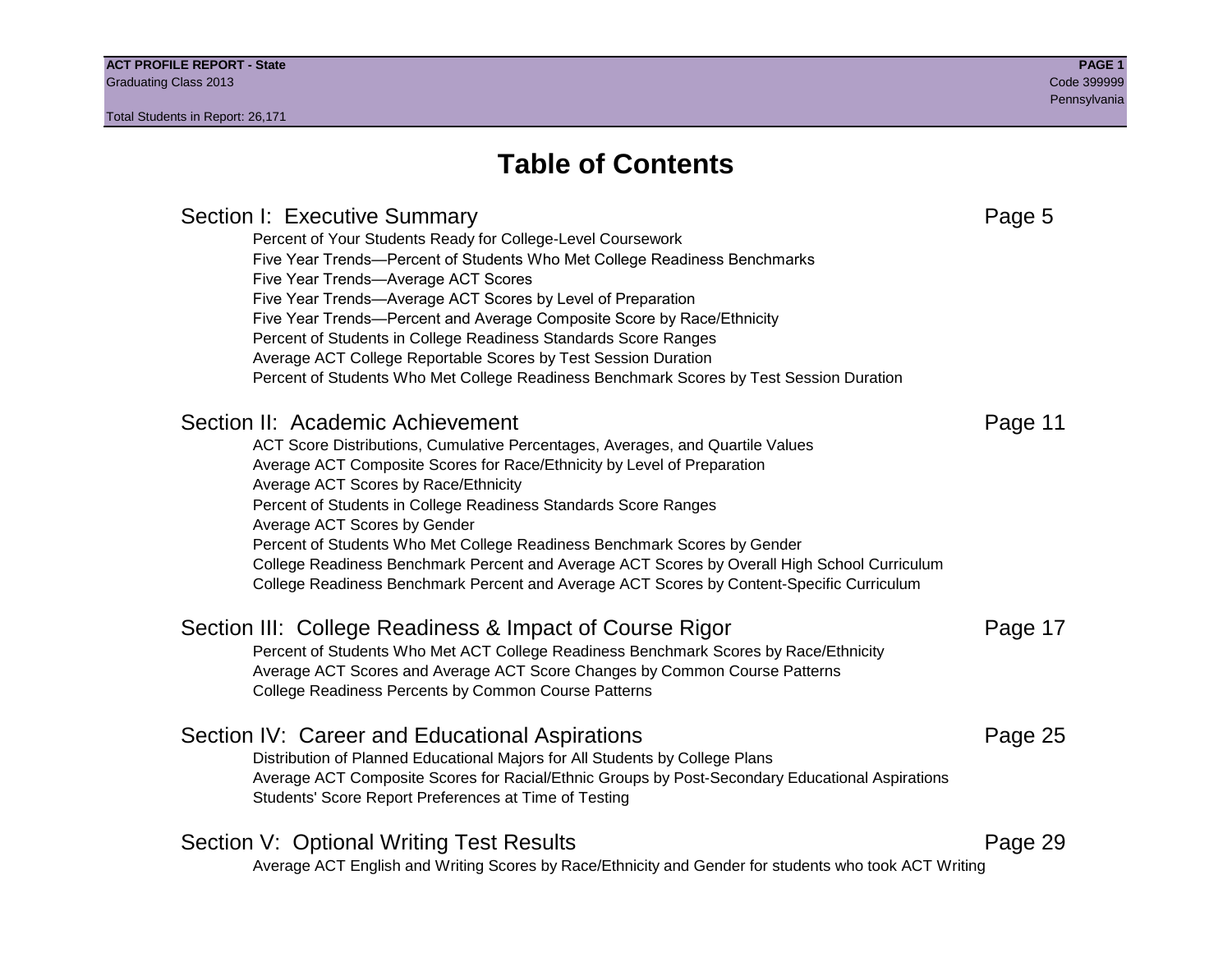Total Students in Report: 26,171

This report provides information about the performance of your 2013 graduating seniors who took the ACT as sophomores, juniors, or seniors; and self-reported at the time of testing that they were scheduled to graduate in 2013. Beginning with the Graduating Class of 2013, all students whose scores are college reportable, both standard and extended time tests, are now included in the report.

This report focuses on:

**Performance** - student test performance in the context of college readiness

**Access** - number of your graduates exposed to college entrance testing and the percent of race/ethnicity participation

**Course Selection** - percent of students pursuing a core curriculum

**Course Rigor** - impact of rigorous coursework on achievement

**College Readiness** - percent of students meeting ACT College Readiness Benchmark Scores in each content area

**Awareness** - extent to which student aspirations match performance

**Articulation** - colleges and universities to which your students send test results

Each year, test data for a school, district, and the state represents a different cohort of students. ACT encourages educators to focus on trends (3, 5, 10 years), not year-to-year changes. Such changes can represent normal – even expected – fluctuations. On the other hand, trend lines offer more insight into what is happening in a school, district, or the state.

Furthermore, ACT encourages educators to measure student performance in the context of college readiness measures. The focus should be on the number and percentage of students who met or exceeded ACT's College Readiness Benchmark Scores, a measure that is much more meaningful and understandable than an average composite score for a group of students.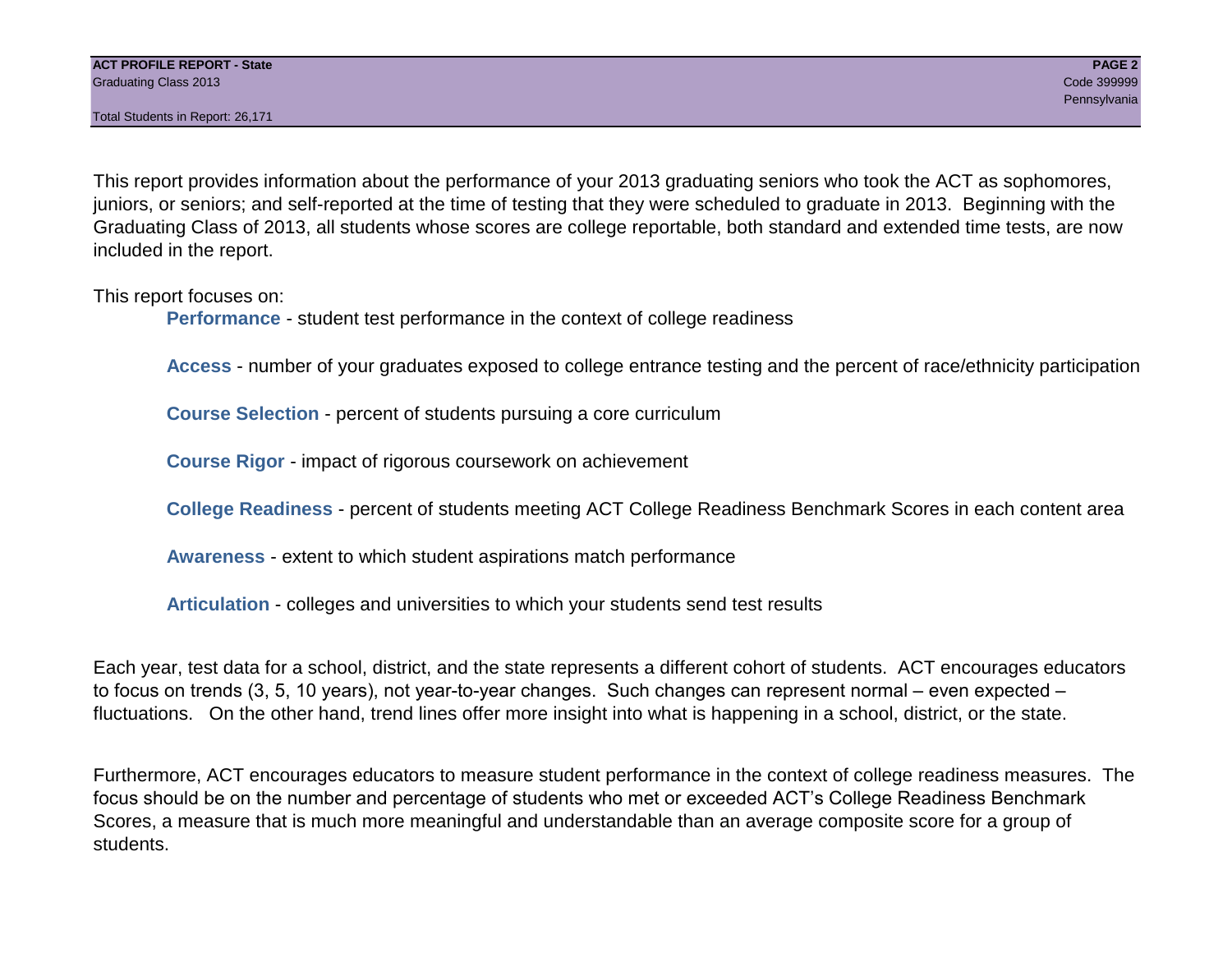Total Students in Report: 26,171

### **The ACT is a curriculum-based measure of college readiness. ACT components include:**

Tests of academic achievement in English, math, reading, science, and writing (optional) High school grade and course information Student Profile Section Career Interest Inventory

### **The ACT:**

Every few years, ACT conducts the **ACT National Curriculum Survey** to ensure its curriculum-based assessment tools accurately measure the skills high school teachers teach and instructors of entry-level college courses expect. The ACT is the only college readiness test designed to reflect the results of such a survey.

ACT's **College Readiness Standards** are sets of statements intended to help students, parents and educators understand the meaning of test scores. The standards relate test scores to the types of skills needed for success in high school and beyond. They serve as a direct link between what students have learned and what they are ready to do next. The ACT is the only college readiness test for which scores can be tied directly to standards. *Connecting College Readiness Standards to the Classroom* interpretive guides can be found at www.act.org/standard/infoserv.html.

Only the ACT reports **College Readiness Benchmark Scores** – A benchmark score is the minimum score needed on an ACT subject-area test to indicate a 50% chance of obtaining a B or higher or about a 75% chance of obtaining a C or higher in the corresponding credit-bearing college courses, which include English Composition, Algebra, Social Science and Biology. These scores were empirically derived based on the actual performance of students in college. The College Readiness Benchmark Scores, updated for 2013, are:

| College Course/Course Area | <b>ACT Test</b> | <b>Benchmark Score</b> |
|----------------------------|-----------------|------------------------|
| <b>English Composition</b> | English         | 18                     |
| Algebra                    | Mathematics     | 22                     |
| <b>Social Sciences</b>     | Reading         | 22                     |
| Biology                    | Science         | 23                     |

For more information, go to www.act.org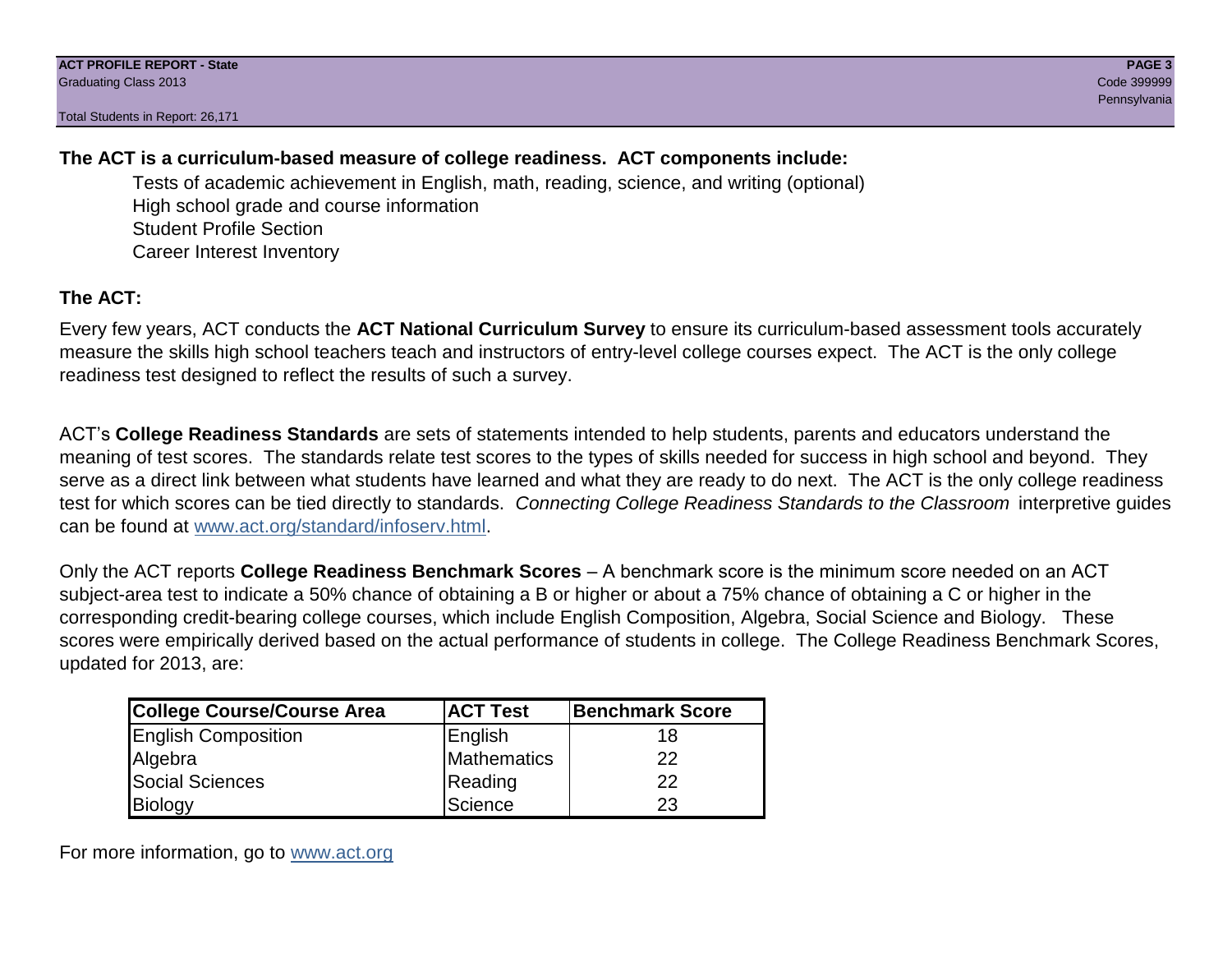#### **How to Improve Scores and Increase College Readiness**

38% of your students met all four ACT College Readiness Benchmark Scores (Table 1.1). To improve students' scores and increase the percentage of students identified as college ready, ACT suggests:

PROVIDING ACCESS FOR ALL STUDENTS TO TAKE THE ACT: 26,171 of your students are included in this report (the 'cohort'). Increasing access insures that more students have the opportunity to consider college and allows the reader to use this report to evaluate how well courses and instructional programs are preparing students for college and work.

MAKING CORE CURRICULUM A PRIORITY: Emphasize the need for all students to develop college and work ready skills, regardless of postsecondary aspirations. 81% of the students in the cohort reported taking courses that would be considered 'Core or More' (Table 1.4).

MAKING SURE STUDENTS ARE TAKING THE RIGHT KINDS OF COURSES: Table 3.2 reports 2% of the cohort took less than three years of math courses. Of these students, 16% were college ready. 6% of the cohort reported taking a course sequence of Algebra I, Algebra II, and Geometry. 12% of these students were college ready. In comparison, 65% of the students who took 3 or more years of math beyond Algebra I, Algebra II, and Geometry were college ready. Getting more students ready for Algebra prior to 9th grade will increase the chances that students will be prepared for and take advanced-level math courses.

Similarly, Table 3.2 reports 4% of the cohort took less than three years of natural science courses. 20% of these students were college ready. In comparison, 49% of students who took at least three years of science coursework were college ready.

EVALUATING RIGOR OF COURSES: Table 2.6 reports the percentage of students falling in each of the ACT College Readiness Standards score ranges. For example, approximately 32% of the cohort fall into the lowest three Mathematics score ranges. To increase these students' achievement, identify the standards they should focus on next by accessing ACT's College Readiness Standards at www.act.org/standard.

PLAN GUIDANCE ACTIVITIES BASED ON STUDENTS' CAREER AND COLLEGE ASPIRATIONS: Data in Tables 4.1 and 4.2 enable the reader to determine if aspirations are consistent with academic performance and whether among students with similar aspirations, academic performance is consistent across racial/ethnic groups.

For more information on interpreting data in this report, or to learn how ACT can help your students improve their readiness for college and the workplace, contact ACT Customer Service at 319-337-1309 or customerservices@act.org.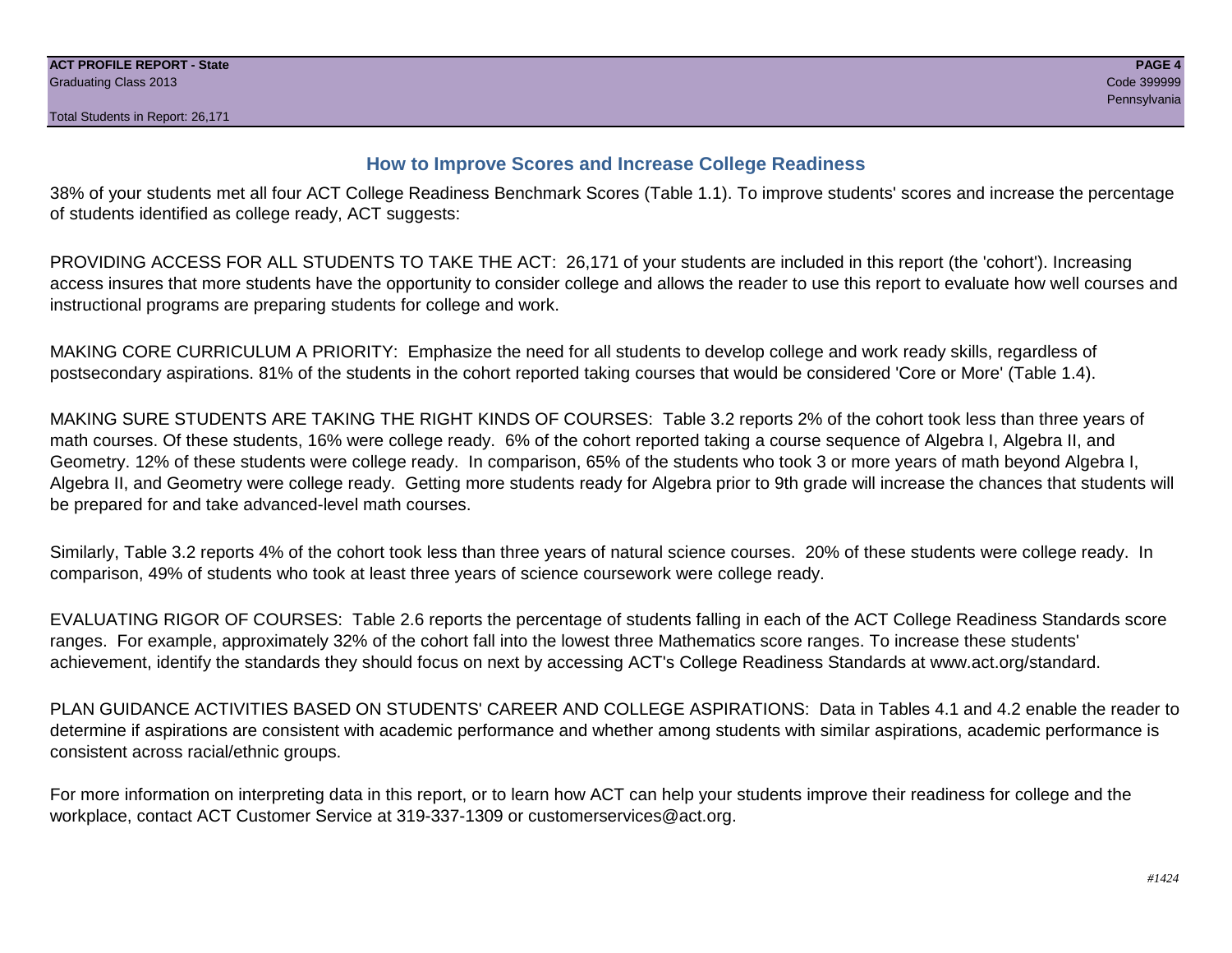**ACT PROFILE REPORT - State: SECTION I, EXECUTIVE SUMMARY PAGE 5** Graduating Class 2013 Code 399999

Total Students in Report: 26,171

# Section I Executive Summary

Beginning with the Graduating Class of 2013, all students whose scores are college reportable, both standard and extended time tests, are now included. Also beginning with the 2013 Graduating Class data, College Readiness Benchmarks for Reading and Science were updated to reflect the most recent college coursework research.

> To find the results of only standard time or extended time test takers, refer to Tables 1.7 and 1.8 on page 10.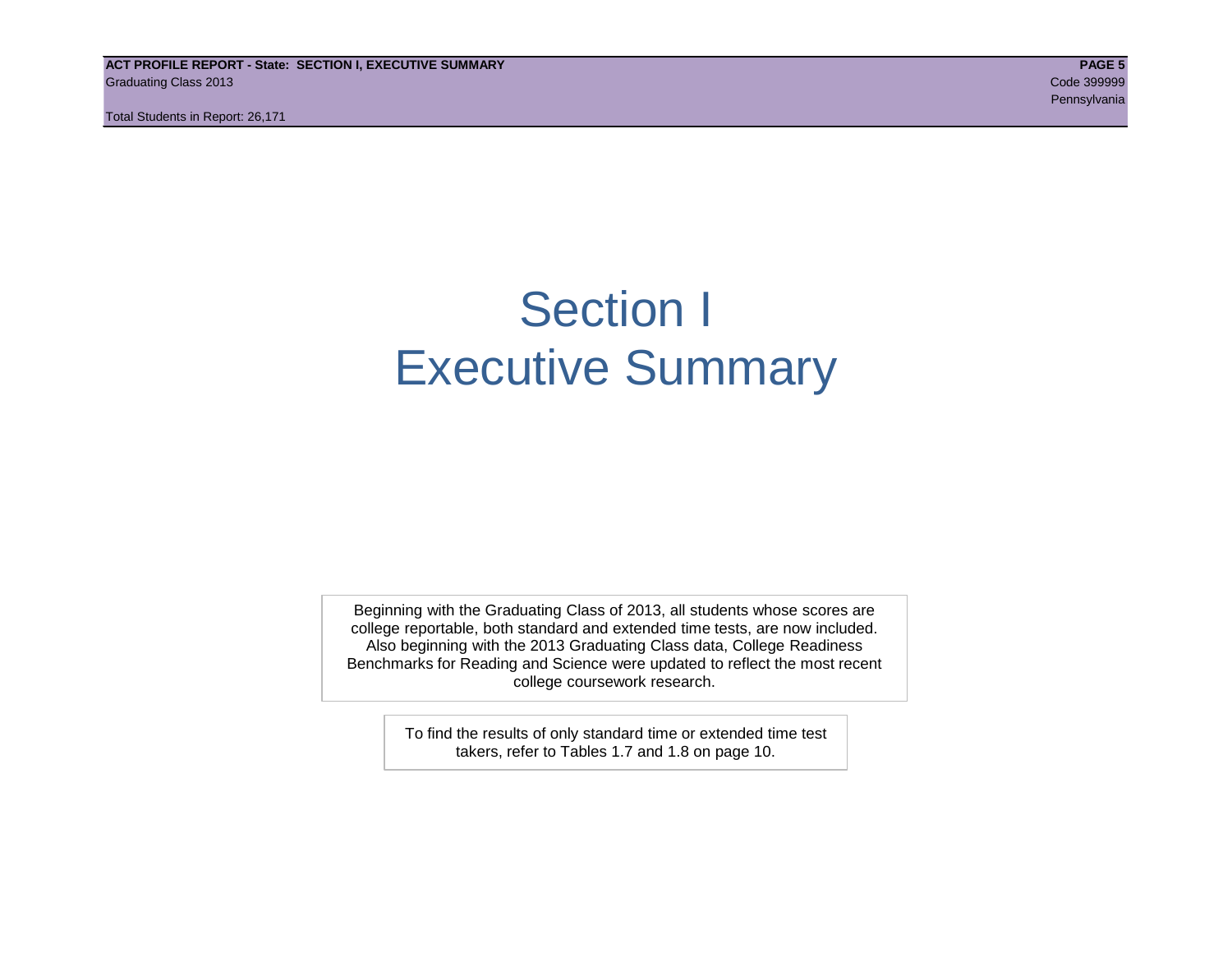#### **ACT PROFILE REPORT - State: SECTION I, EXECUTIVE SUMMARY PAGE 6** Graduating Class 2013 Code 399999

Total Students in Report: 26,171





**A benchmark score is the minimum score needed on an ACT subject-area test to indicate a 50% chance of obtaining a B or higher or about a 75% chance of obtaining a C or higher in the corresponding credit-bearing college course.**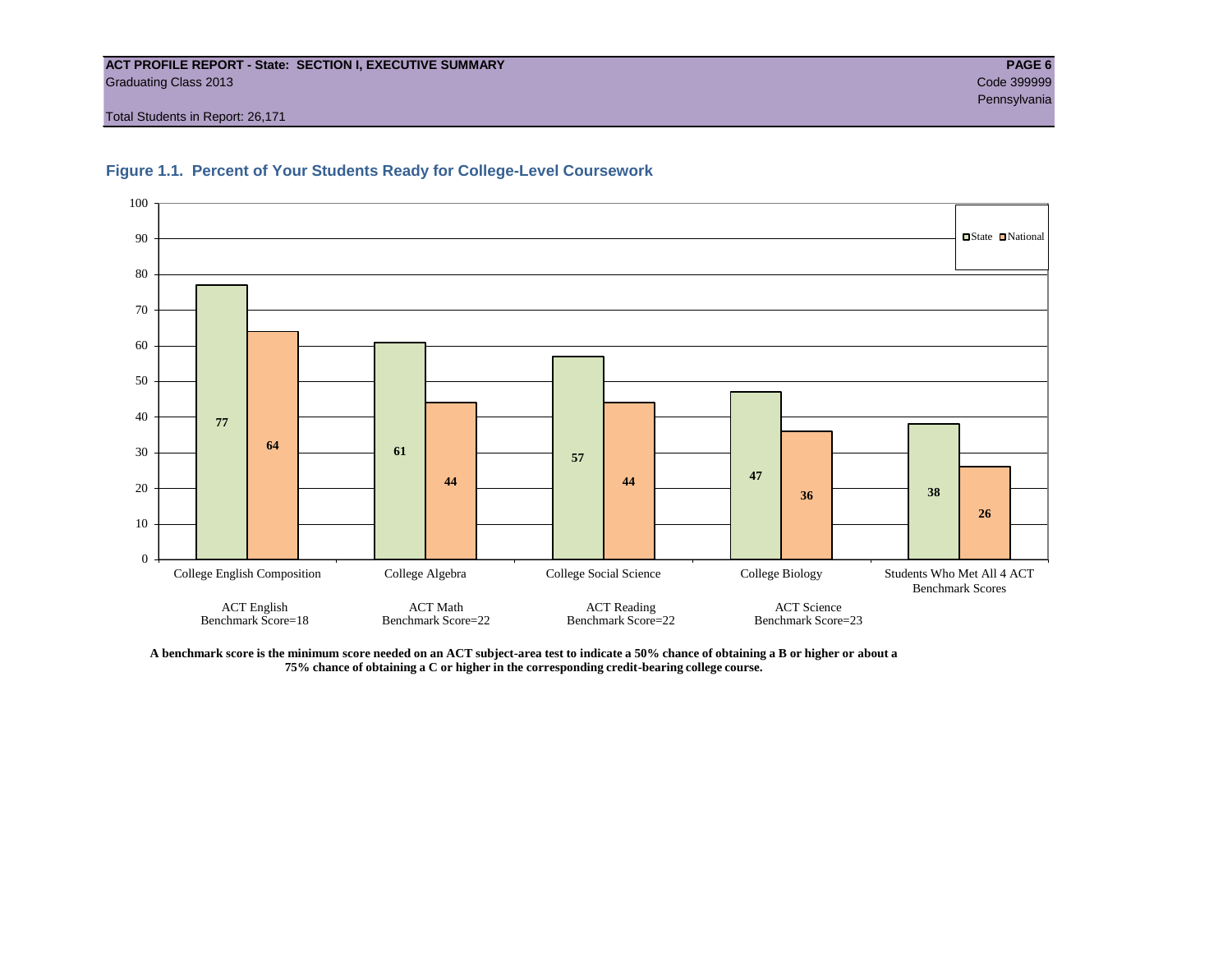#### **ACT PROFILE REPORT - State: SECTION I, EXECUTIVE SUMMARY PAGE 7** Graduating Class 2013 Code 399999

Total Students in Report: 26,171

|      |              | <b>Number of Students</b><br><b>Percent Who Met Benchmarks</b> |                |          |                    |                 |                |          |                |          |                     |          |
|------|--------------|----------------------------------------------------------------|----------------|----------|--------------------|-----------------|----------------|----------|----------------|----------|---------------------|----------|
|      |              | <b>Tested</b>                                                  | <b>English</b> |          | <b>Mathematics</b> |                 | <b>Reading</b> |          | <b>Science</b> |          | <b>Met All Four</b> |          |
| Year | <b>State</b> | <b>National</b>                                                | <b>State</b>   | National | <b>State</b>       | <b>National</b> | <b>State</b>   | National | <b>State</b>   | National | <b>State</b>        | National |
| 2009 | 21,199       | .480,469                                                       | 74             | 67       | 52                 | 42              | 60             | 53       | 33             | 28       | 29                  | 23       |
| 2010 | 24,323       | .568.835                                                       | 72             | 66       | 53                 | 43              | 58             | 52       | 34             | 29       | 30                  | 24       |
| 2011 | 24,280       | .623,112                                                       | 75             | 66       | 58                 | 45              | 62             | 52       | 37             | 30       | 33                  | 25       |
| 2012 | 25,426       | .666,017                                                       | 76             | 67       | 59                 | 46              | 62             | 52       | 38             | 31       | 34                  | 25       |
| 2013 | 26,171       | 1,799,243                                                      | 77             | 64       | 61                 | 44              | 57             | 44       | 47             | 36       | 38                  | 26       |

#### **Table 1.1. Five Year Trends—Percent of Students Who Met College Readiness Benchmarks**

#### **Table 1.2. Five Year Trends—Average ACT Scores**

|      |              | <b>Number of Students</b> |                | <b>Average ACT Scores</b> |                    |          |                                 |      |                |          |                  |          |
|------|--------------|---------------------------|----------------|---------------------------|--------------------|----------|---------------------------------|------|----------------|----------|------------------|----------|
|      |              | Tested                    | <b>English</b> |                           | <b>Mathematics</b> |          | <b>Reading</b>                  |      | <b>Science</b> |          | <b>Composite</b> |          |
| Year | <b>State</b> | <b>National</b>           | <b>State</b>   | National<br>State         |                    | National | <b>State</b><br><b>National</b> |      | <b>State</b>   | National | <b>State</b>     | National |
| 2009 | 21,199       | .480,469                  | 21.7           | 20.6                      | 22.2               | 21.0     | 22.4                            | 21.4 | 21.5           | 20.9     | 22.1             | 21.1     |
| 2010 | 24,323       | .568.835                  | 21.3           | 20.5                      | 22.1               | 21.0     | 22.1                            | 21.3 | 21.4           | 20.9     | 21.9             | 21.0     |
| 2011 | 24,280       | .623,112                  | 21.9           | 20.6                      | 22.6               | 21.1     | 22.6                            | 21.3 | 21.8           | 20.9     | 22.3             | 21.1     |
| 2012 | 25,426       | ,666,017                  | 22.0           | 20.5                      | 22.7               | 21.1     | 22.7                            | 21.3 | 21.9           | 20.9     | 22.4             | 21.1     |
| 2013 | 26,171       | 1,799.243                 | 22.2           | 20.2                      | 23.0               | 20.9     | 23.0                            | 21.1 | 22.2           | 20.7     | 22.7             | 20.9     |

#### **Table 1.3. Five Year Trends—Average ACT Scores Nationwide**

|      | <b>Number of Students</b> |                | <b>Average ACT Scores</b> |         |                |                  |  |  |  |  |  |  |
|------|---------------------------|----------------|---------------------------|---------|----------------|------------------|--|--|--|--|--|--|
| Year | Tested                    | <b>English</b> | <b>Mathematics</b>        | Reading | <b>Science</b> | <b>Composite</b> |  |  |  |  |  |  |
| 2009 | ,480,469                  | 20.6           | 21.0                      | 21.4    | 20.9           | 21.1             |  |  |  |  |  |  |
| 2010 | ,568,835                  | 20.5           | 21.0                      | 21.3    | 20.9           | 21.0             |  |  |  |  |  |  |
| 2011 | ,623,112                  | 20.6           | 21.1                      | 21.3    | 20.9           | 21.1             |  |  |  |  |  |  |
| 2012 | ,666,017                  | 20.5           | 21.1                      | 21.3    | 20.9           | 21.1             |  |  |  |  |  |  |
| 2013 | 1,799,243                 | 20.2           | 20.9                      | 21.1    | 20.7           | 20.9             |  |  |  |  |  |  |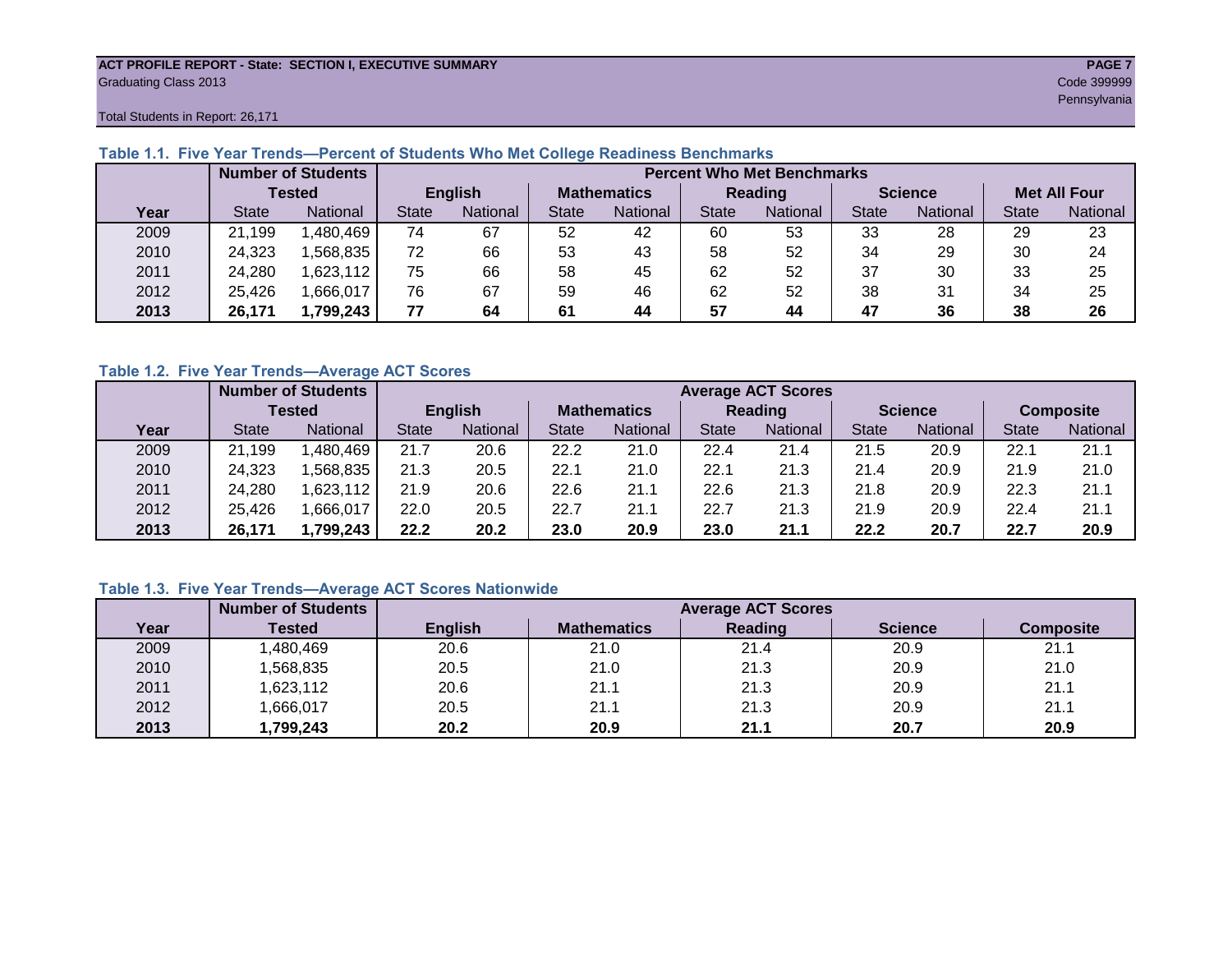#### **ACT PROFILE REPORT - State: SECTION I, EXECUTIVE SUMMARY PAGE 8** Graduating Class 2013 Code 399999

#### Total Students in Report: 26,171

|      |         | <b>Number of Students</b><br>Tested |      | Percent <sup>2</sup> | <b>English</b> |           | <b>Mathematics</b> |           | <b>Reading</b> |           | <b>Science</b> |           | <b>Composite</b> |           |
|------|---------|-------------------------------------|------|----------------------|----------------|-----------|--------------------|-----------|----------------|-----------|----------------|-----------|------------------|-----------|
|      |         |                                     | Core | Less                 |                |           |                    |           |                |           |                |           |                  |           |
|      | Core or | Less than                           | or   | than                 | Core or        | Less than | Core or            | Less than | Core or        | Less than | Core or        | Less than | Core or          | Less than |
| Year | More    | Core                                | More | Core                 | <b>More</b>    | Core      | More               | Core      | More           | Core      | More           | Core      | More             | Core      |
| 2009 | 16,501  | 4,099                               | 78   | 19                   | 22.3           | 20.0      | 22.7               | 20.7      | 23.0           | 20.9      | 22.0           | 20.1      | 22.6             | 20.6      |
| 2010 | 17.791  | 4.541                               | 73   | 19                   | 22.4           | 19.8      | 22.8               | 20.8      | 23.0           | 20.8      | 22.2           | 20.1      | 22.7             | 20.5      |
| 2011 | 19,185  | 4,264                               | 79   | 18                   | 22.4           | 20.5      | 23.0               | 21.4      | 23.0           | 21.3      | 22.2           | 20.6      | 22.8             | 21.1      |
| 2012 | 20,598  | 4.227                               | 81   | 17                   | 22.3           | 20.8      | 22.9               | 21.7      | 23.0           | 21.6      | 22.2           | 20.9      | 22.7             | 21.4      |
| 2013 | 21.156  | 4,395                               | 81   | 17                   | 22.5           | 21.0      | 23.3               | 22.1      | 23.3           | 22.0      | 22.4           | 21.3      | 23.0             | 21.7      |

#### **Table 1.4. Five Year Trends—Average ACT Scores by Level of Preparation**

<sup>1</sup>"Core or More" results correspond to students taking four or more years of English AND three or more years each of math, social studies, and natural science.

 $2$ Percent of all students tested. Numbers will not add up to 100% due to student non-response.

#### **Table 1.5. Five Year Trends—Percent and Average Composite Score by Race/Ethnicity**

|                                        |        | 2009 |      |        | 2010          |      | 2011   |     | 2012 |        |     | 2013 |        |     |      |
|----------------------------------------|--------|------|------|--------|---------------|------|--------|-----|------|--------|-----|------|--------|-----|------|
|                                        | N      | %    | Avg  | N      | $\frac{9}{6}$ | Avg  | N      | %   | Avg  | N      | %   | Ava  | N      | %   | Avg  |
| <b>All Students</b>                    | 21.199 | 100  | 22.1 | 24.323 | 100           | 21.9 | 24.280 | 100 | 22.3 | 25.426 | 100 | 22.4 | 26.171 | 100 | 22.7 |
| Black/African American                 | 2,309  |      | 16.6 | 3.445  | 14            | 16.1 | 2,738  |     | 16.8 | 2.705  | 11  | 17.0 | 2,384  | 9   | 17.1 |
| American Indian/Alaska Native          | 46     |      | 22.3 | 50     | $\Omega$      | 20.3 | 39     | 0   | 18.7 | 43     | 0   | 20.7 | 37     |     | 19.0 |
| White                                  | 15,935 | 75   | 22.8 | 17.175 | 71            | 23.2 | 17,987 | 74  | 23.2 | 18.638 | 73  | 23.3 | 19,396 | 74  | 23.4 |
| Hispanic/Latino                        | 558    |      | 19.4 | 667    | 3             | 18.9 | 843    |     | 20.3 | 1,055  | 4   | 19.8 | 1,092  | 4   | 20.0 |
| Asian                                  | 663    |      | 23.7 | 917    | 4             | 22.8 | 971    |     | 23.9 | ,100   | 4   | 23.4 | 1,120  |     | 24.1 |
| Native Hawaiian/Other Pacific Islander |        |      |      |        | 0             |      |        | 0   | 22.9 | 28     | 0   | 20.6 | 27     |     | 20.9 |
| Two or more races                      | 330    |      | 21.0 | 483    | $\sim$        | 20.7 | 507    | ົ   | 21.  | 591    | ົ   | 21.5 | 674    |     | 22.0 |
| Prefer not to respond/No response      | ,358   |      | 23.0 | .586   |               | 21.3 | 188    | 5   | 22.4 | ,266   | b.  | 23.6 | 1,441  | 6   | 23.8 |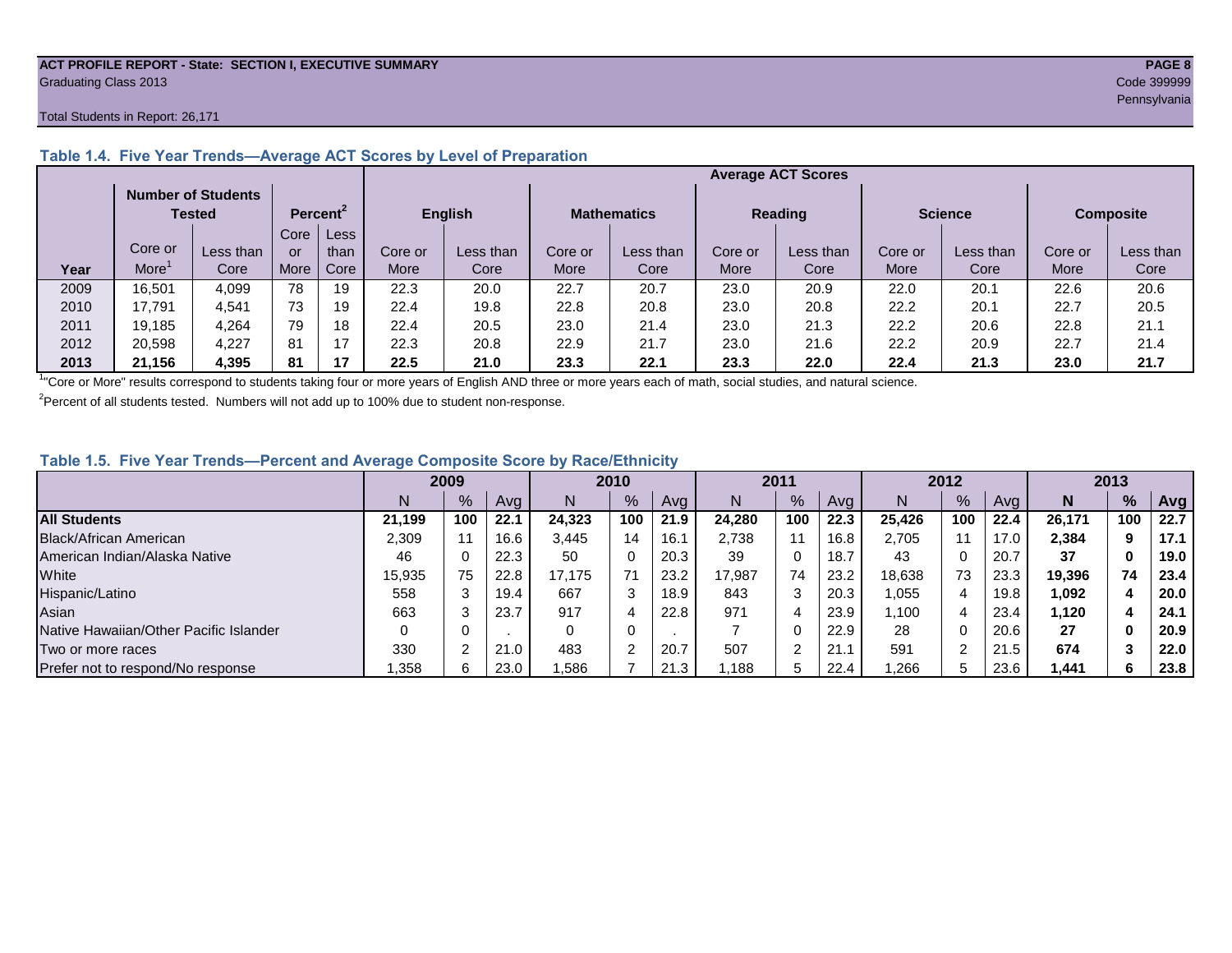#### **ACT PROFILE REPORT - State: SECTION I, EXECUTIVE SUMMARY PAGE 9** Code 399999 Craduating Class 2013

#### Total Students in Report: 26,171

### **Table 1.6. Percent of Students in College Readiness Standards Score Ranges**

| <b>CRS</b>    | <b>English</b>       | <b>Mathematics</b>     | <b>Reading</b>      | <b>Science</b>      |
|---------------|----------------------|------------------------|---------------------|---------------------|
| Range         | (Benchmark = $18$ )  | (Benchmark = $22$ )    | (Benchmark = $22$ ) | $(Benchmark = 23)$  |
|               | 100%                 | 100%                   | 100%                | 100%                |
| $1 - 12$      | 50%<br>13%<br>7%     | 50%<br>$1\%$<br>$1\%$  | 50%<br>$8\%$<br>4%  | 50%<br>7%<br>4%     |
|               | $0\%$                | $0\%$                  | $0\%$               | 0%                  |
| $13 - 15$     | 100%                 | 100%                   | 100%                | 100%                |
|               | 50%<br>13%<br>$9\%$  | 50%<br>14%<br>$7\%$    | 50%<br>13%<br>$9\%$ | 50%<br>10%<br>$7\%$ |
|               | $0\%$                | $0\%$                  | $0\%$               | $0\%$               |
|               | 100%                 | 100%                   | 100%                | 100%                |
| 16-19         | 50%<br>18%<br>16%    | 33%<br>50%<br>24%      | 50%<br>21%<br>17%   | 50%<br>23%<br>18%   |
|               | $0\%$                | $0\%$                  | $0\%$               | 0%                  |
|               | 100%                 | 100%                   | 100%                | 100%                |
| $20 - 23$     | 27%<br>50%<br>25%    | 50%                    | 50%<br>25%<br>24%   | 31%<br>30%<br>50%   |
|               | 0%                   | 20%<br>19%<br>$0\%$    | $0\%$               | 0%                  |
|               |                      |                        |                     |                     |
| 24-27         | 100%                 | 100%                   | 100%                | 100%                |
|               | 50%<br>21%<br>16%    | 30%<br>50%<br>21%      | 50%<br>19%<br>15%   | 50%<br>26%<br>20%   |
|               | 0%                   | $0\%$                  | $0\%$               | 0%                  |
| 28-32         | 100%                 | 100%                   | 100%                | 100%                |
|               | 50%<br>14%<br>10%    | 50%<br>15%<br>$9\%$    | 50%<br>19%<br>13%   | 50%<br>11%<br>$8\%$ |
|               | $0\%$                | $0\%$                  | $0\%$               | 0%                  |
|               | 100%                 | 100%                   | 100%                | 100%                |
| 33-36         | 50%                  | 50%                    | 50%                 | 50%                 |
|               | $7\%$<br>$5\%$<br>0% | $5\%$<br>$3%$<br>$0\%$ | 7%<br>5%<br>$0\%$   | 3%<br>2%<br>0%      |
|               | 100%                 | 100%                   | 100%                | 100%                |
|               | 77%<br>64%           | 61%                    | 57%                 |                     |
| % At or Above | 50%                  | 44%<br>50%             | 44%<br>50%          | 47%<br>36%<br>50%   |
| Benchmark     |                      |                        |                     |                     |
|               | $0\%$                | $0\%$                  | $0\%$               | $0\%$               |
|               |                      | $=$ State              | $=$ National        |                     |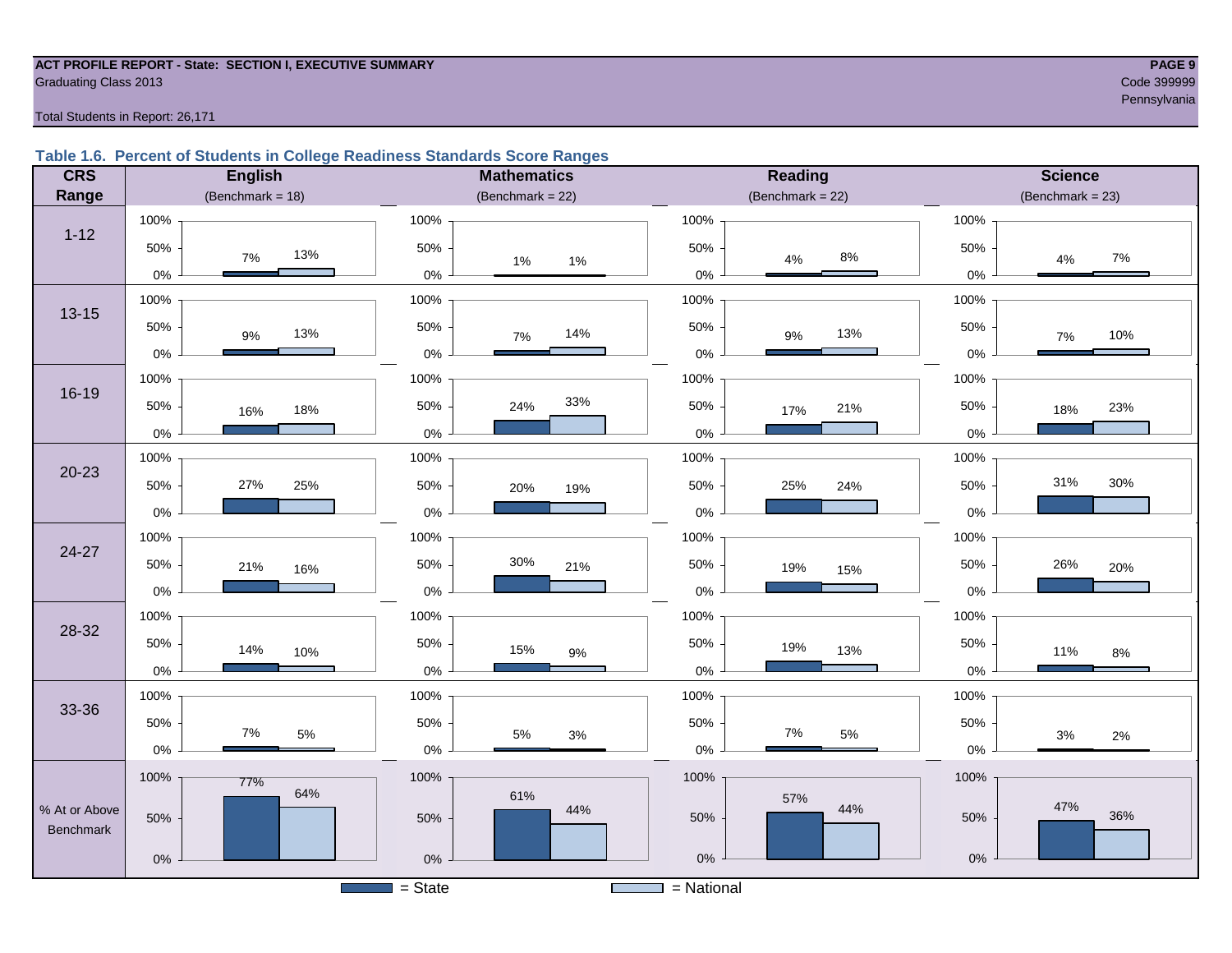#### **ACT PROFILE REPORT- State: SECTION II, ACADEMIC ACHIEVEMENT PAGE 10** Graduating Class 2013 Code 399999

Total Students in Report: 26,171

| <b>Student Group</b> | <b>Test Session</b>  |           |         | <b>Average ACT Scores</b> |             |         |         |           |  |  |  |  |
|----------------------|----------------------|-----------|---------|---------------------------|-------------|---------|---------|-----------|--|--|--|--|
|                      | <b>Duration</b>      | N         | Percent | English                   | Mathematics | Reading | Science | Composite |  |  |  |  |
|                      | <b>Standard Time</b> | 25,396    | 97      | 22.3                      | 23.1        | 23.1    | 22.2    | 22.8      |  |  |  |  |
| <b>State</b>         | <b>Extended Time</b> | 775       | 3       | 19.3                      | 20.1        | 21.4    | 20.0    | 20.3      |  |  |  |  |
|                      | Total                | 26,171    | 100     | 22.2                      | 23.0        | 23.0    | 22.2    | 22.7      |  |  |  |  |
|                      | <b>Standard Time</b> | 1,727,041 | 96      | 20.4                      | 21.0        | 21.3    | 20.9    | 21.0      |  |  |  |  |
| <b>National</b>      | <b>Extended Time</b> | 72,202    | 4       | 15.9                      | 17.7        | 18.1    | 17.9    | 17.5      |  |  |  |  |
|                      | Total                | ,799,243  | 100     | 20.2                      | 20.9        | 21.1    | 20.7    | 20.9      |  |  |  |  |

#### **Table 1.7. Average ACT College Reportable Scores by Test Session Duration**

#### **Table 1.8. Percent of Students Who Met College Readiness Benchmark Scores by Test Session Duration**

| <b>Student Group</b> | <b>Test Session</b>  |         |             | <b>Percent of Students</b> |         | Met      |
|----------------------|----------------------|---------|-------------|----------------------------|---------|----------|
|                      | <b>Duration</b>      | English | Mathematics | Reading                    | Science | All Four |
|                      | Standard Time        | 78      | 62          | 58                         | 48      | 38       |
| <b>State</b>         | <b>Extended Time</b> | 57      | 36          | 47                         | 31      | 24       |
|                      | Total                | 77      | 61          | 57                         | 47      | 38       |
|                      | Standard Time        | 65      | 45          | 45                         | 37      | 27       |
| <b>National</b>      | <b>Extended Time</b> | 35      | 20          | 28                         | 20      | 13       |
|                      | Total                | 64      | 44          | 44                         | 36      | 26       |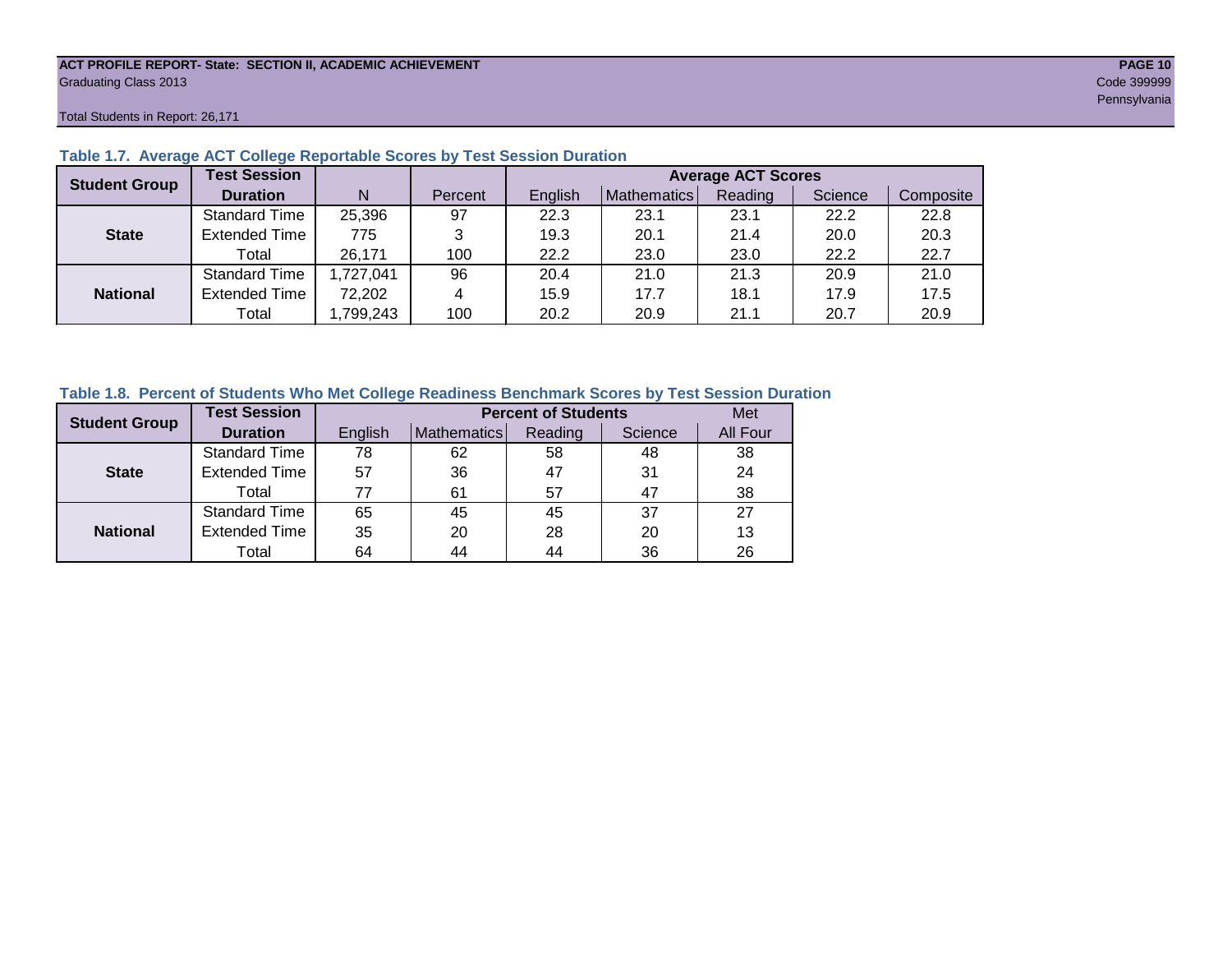**ACT PROFILE REPORT- State: SECTION II, ACADEMIC ACHIEVEMENT PAGE 11** Graduating Class 2013 Code 399999

Total Students in Report: 26,171

# Section II Academic Achievement

Beginning with the Graduating Class of 2013, all students whose scores are college reportable, both standard and extended time tests, are now included. Also beginning with the 2013 Graduating Class data, College Readiness Benchmarks for Reading and Science were updated to reflect the most recent college coursework research.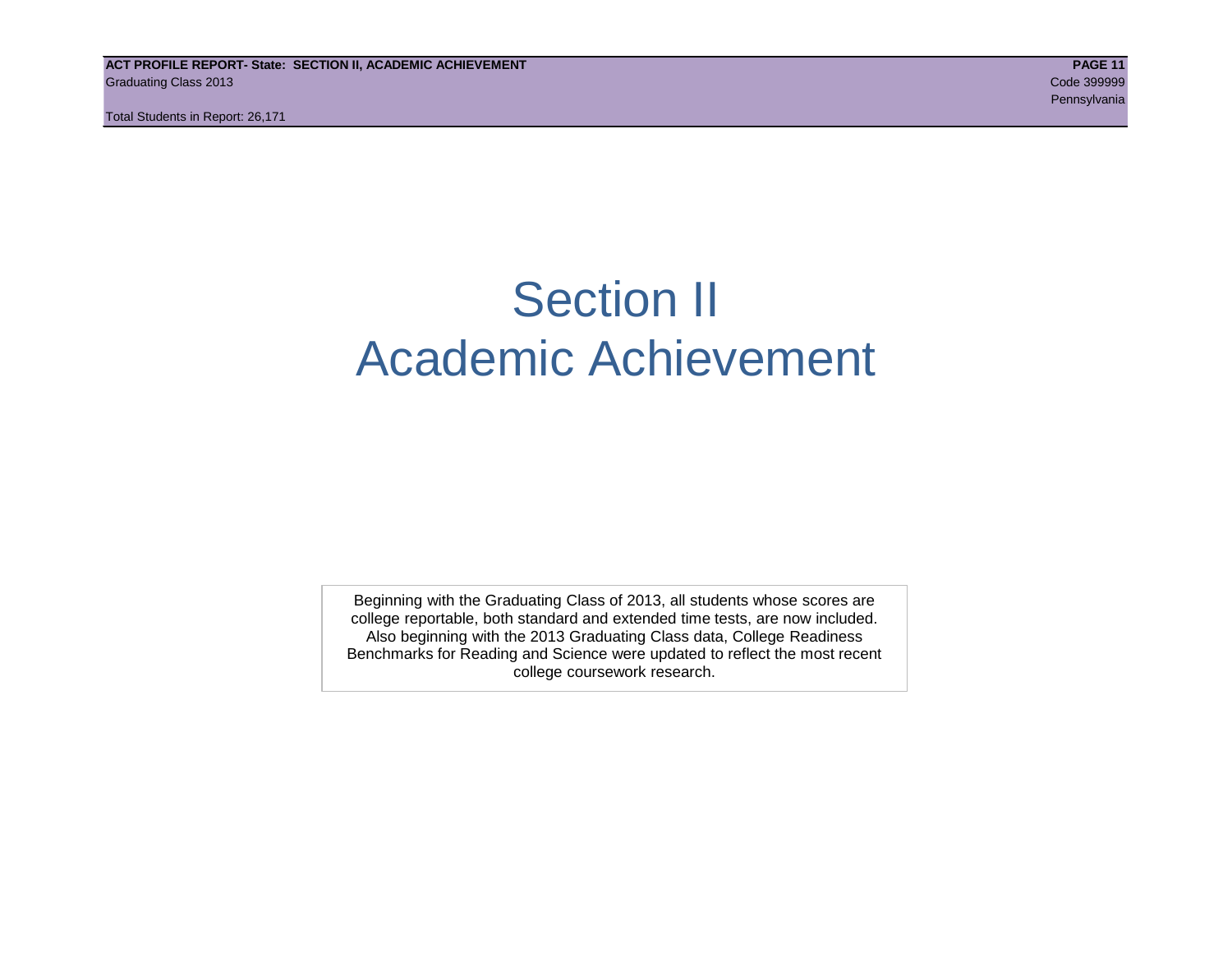## **ACT PROFILE REPORT- State: SECTION II, ACADEMIC ACHIEVEMENT PAGE 12** Graduating Class 2013 Code 399999

Total Students in Report: 26,171

|  | Table 2.1. ACT Score Distributions, Cumulative Percentages (CP <sup>1</sup> ), and Score Averages |  |  |  |
|--|---------------------------------------------------------------------------------------------------|--|--|--|
|  |                                                                                                   |  |  |  |

| <b>ACT Scale</b> |                 | <b>English</b> |                  | <b>Mathematics</b> |                | <b>Reading</b> |                   | <b>Science</b> |                | Composite      | <b>ACT Scale</b> |
|------------------|-----------------|----------------|------------------|--------------------|----------------|----------------|-------------------|----------------|----------------|----------------|------------------|
| <b>Score</b>     | N               | <b>CP</b>      | N                | CP                 | N <sub>1</sub> | CP             | $\mathsf{N}$      | CP             | N              | CP             | <b>Score</b>     |
| 36               | $\frac{142}{ }$ | 100            | 161              | 100                | 346            | 100            | $\frac{174}{174}$ | 100            | 17             | 100            | 36               |
| 35               | 392             | 99             | 237              | 99                 | 125            | 99             | 225               | 99             | 138            | 100            | 35               |
| 34               | 563             | 98             | 507              | 98                 | 686            | 98             | 196               | 98             | 244            | 99             | 34               |
| 33               | 662             | 96             | 366              | 97                 | 794            | 96             | 180               | 98             | 353            | 98             | 33               |
| 32               | 452             | 93             | 482              | 95                 | 876            | 93             | 394               | 97             | 513            | 97             | 32               |
| 31               | 631             | 92             | 439              | 93                 | 1,244          | 89             | 504               | 96             | 628            | 95             | 31               |
| 30               | 711             | 89             | 673              | 92                 | 895            | 84             | 553               | 94             | 885            | 93             | 30               |
| 29               | 849             | 86             | 853              | 89                 | 928            | 81             | 700               | 91             | 1,122          | 89             | 29               |
| 28               | 949             | 83             | 1,351            | 86                 | 991            | $77$           | 828               | 89             | 1,210          | 85             | 28               |
| 27               | 927             | 80             | 1,732            | 81                 | 1,069          | 74             | 1,046             | 86             | 1,401          | 80             | $27\,$           |
| 26               | 1,297           | 76             | 2,079            | 74                 | 1,022          | 70             | 1,228             | 82             | 1,532          | 75             | $26\,$           |
| 25               | 1,420           | 71             | 2,030            | 66                 | 1,139          | 66             | 2,287             | 77             | 1,745          | 69             | 25               |
| 24               | 1,816           | 66             | 1,954            | 58                 | 1,709          | 61             | 2,216             | 68             | 1,857          | 63             | 24               |
| 23               | 1,808           | 59             | 1,768            | 51                 | 1,382          | 55             | 1,777             | 60             | 1,896          | 56             | 23               |
| 22               | 1,580           | 52             | 1,283            | 44                 | 1,791          | 50             | 2,197             | 53             | 1,888          | 48             | 22               |
| 21               | 1,944           | 46             | 1,246            | 39                 | 1,796          | 43             | 2,349             | 45             | 1,785          | 41             | 21               |
| 20               | 1,826           | 38             | 843              | 34                 | 1,656          | 36             | 1,787             | 36             | 1,630          | 34             | 20               |
| 19               | 1,214           | 31             | 1,278            | 31                 | 1,207          | 30             | 1,676             | 29             | 1,420          | 28             | 19               |
| 18               | 1,001           | 27             | 1,333            | 26                 | 1,366          | 25             | 1,343             | 22             | 1,364          | 23             | 18               |
| 17               | 863             | 23             | 1,808            | 21                 | 898            | 20             | 946               | 17             | 1,113          | 17             | 17               |
| 16               | 1,017           | 20             | 1,799            | 14                 | 982            | 16             | 801               | 14             | 952            | 13             | 16               |
| 15               | 1,010           | 16             | 1,134            | $\overline{7}$     | 911            | 12             | 712               | 11             | 790            | 9              | 15               |
| 14               | 747             | 12             | 458              | 3                  | 655            | 9              | 504               | 8              | 632            | 6              | 14               |
| 13               | 522             | 9              | 201              |                    | 674            | $\overline{7}$ | 487               | 6              | 530            | $\overline{4}$ | 13               |
| 12               | 440             | $\overline{7}$ | 93               |                    | 483            | 4              | 348               | $\overline{4}$ | 287            | 2              | 12               |
| 11               | 411             | 5              | 41               |                    | 273            | $\overline{2}$ | 299               | 3              | 131            | $\mathbf{1}$   | 11               |
| 10               | 361             | $\overline{4}$ | 12               |                    | 132            | 1              | 183               | $\overline{2}$ | 57             | 1              | 10               |
| 9                | 249             | $\overline{2}$ | $\mathbf 0$      |                    | 63             |                | 128               | 1              | 32             | 1              | $\boldsymbol{9}$ |
| 8                | 196             |                | 4                |                    | $20\,$         |                | 49                | 1              | 9              |                | 8                |
| $\overline{7}$   | 104             |                | $\overline{c}$   |                    | 29             |                | 20                |                | $\overline{7}$ |                | $\overline{7}$   |
| 6                | 43              |                | $\overline{2}$   |                    | 14             |                | 12                |                | $\mathbf{2}$   |                | 6                |
| 5                | 13              |                | $\mathbf 0$      |                    | 8              |                | 8                 |                | $\overline{1}$ |                | 5                |
| 4                | 9               |                | $\boldsymbol{2}$ |                    |                |                | 4                 |                | $\mathbf 0$    |                |                  |
| 3                | 1               |                | 0                |                    |                |                | 10                | 1              | $\mathbf 0$    |                | 3                |
| $\overline{2}$   |                 |                | 0                |                    |                |                | $\mathbf 0$       | 1              | $\mathbf 0$    |                | $\overline{2}$   |
|                  | $\Omega$        | $\overline{1}$ | $\Omega$         |                    | 1              | 1              | $\Omega$          | $\overline{1}$ | $\Omega$       |                |                  |
| Avg (SD)         |                 | 22.2(6.3)      |                  | 23.0(5.4)          |                | 23.0(6.2)      |                   | 22.2(5.3)      |                | 22.7(5.3)      | Avg (SD)         |

<sup>1</sup>CP is the cumulative percent of students at or below a score point.

Note: Shaded portions of columns identify the students who met/exceeded the ACT College Readiness Benchmark Scores.

Pennsylvania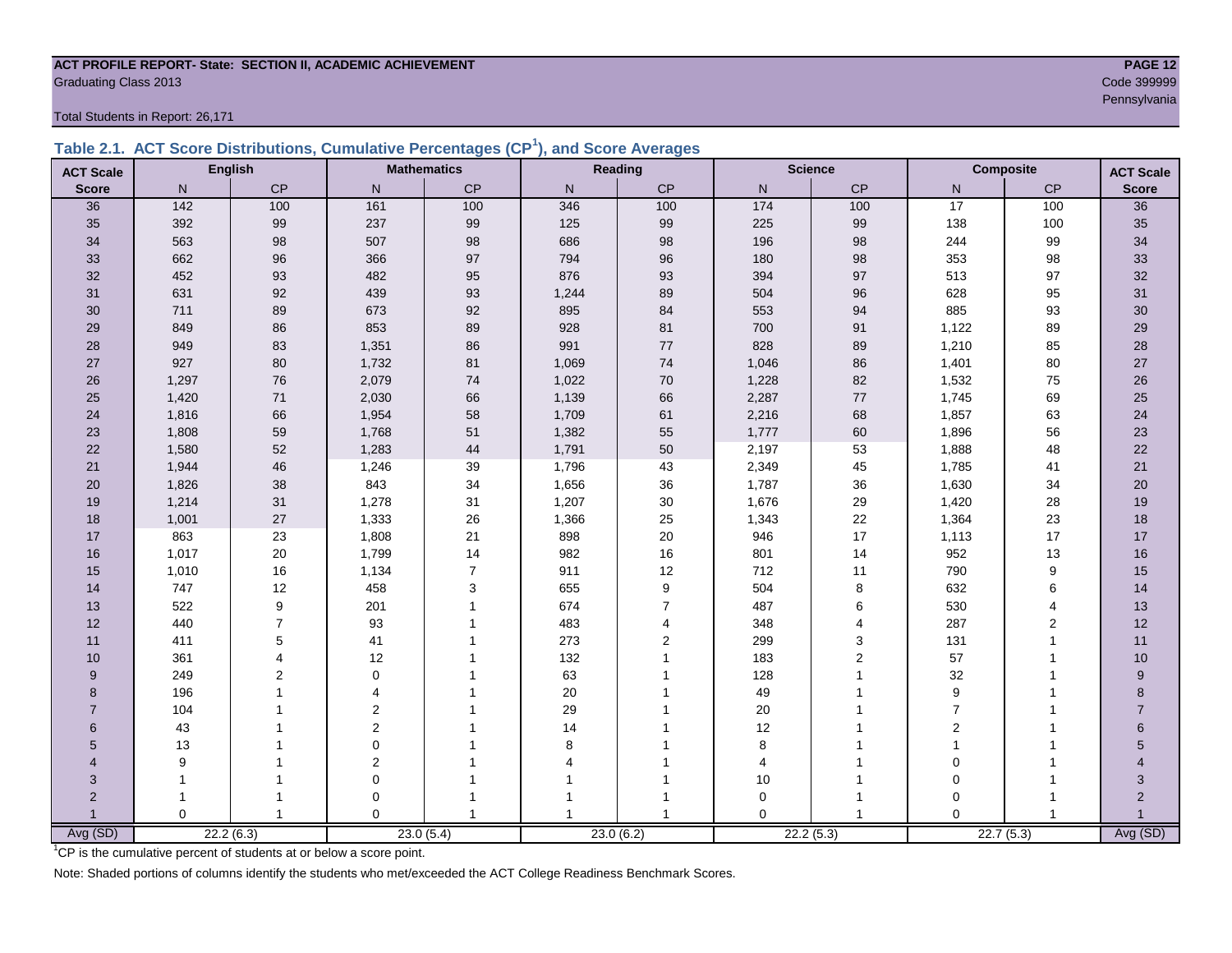# **ACT PROFILE REPORT- State: SECTION II, ACADEMIC ACHIEVEMENT PAGE 13** Graduating Class 2013 Code 399999

#### Total Students in Report: 26,171

|                  |                         | <b>English</b> |                          |     |                        |                | <b>Reading</b>         |                | <b>Mathematics</b>    |     |                     |           |                        |                |                  |
|------------------|-------------------------|----------------|--------------------------|-----|------------------------|----------------|------------------------|----------------|-----------------------|-----|---------------------|-----------|------------------------|----------------|------------------|
|                  |                         |                |                          |     | <b>Social Studies/</b> |                |                        |                | <b>Pre/Elementary</b> |     | Algebra/ Coordinate |           | <b>Plane Geometry/</b> |                |                  |
| <b>ACT Scale</b> | <b>Usage/ Mechanics</b> |                | <b>Rhetorical Skills</b> |     | <b>Sciences</b>        |                | <b>Arts/Literature</b> |                | Algebra               |     | <b>Geometry</b>     |           | <b>Trigonometry</b>    |                | <b>ACT Scale</b> |
| <b>Score</b>     | N.                      | CP             | N                        | CP  | N                      | CP             | N                      | CP             | N                     | CP  | N                   | <b>CP</b> | N                      | CP             | <b>Score</b>     |
| 18               | 1,293                   | 100            | 686                      | 100 | 1,073                  | 100            | 1,281                  | 100            | 1,853                 | 100 | 321                 | 100       | 457                    | 100            | 18               |
| 17               | 1.874                   | 95             | 238                      | 97  | 1.756                  | 96             | 1.854                  | 95             | 1.792                 | 93  | 587                 | 99        | 74                     | 98             | 17               |
| 16               | 1,563                   | 88             | 1,783                    | 96  | 1,814                  | 89             | 2,221                  | 88             | 1,806                 | 86  | 872                 | 97        | 1,595                  | 98             | 16               |
| 15               | 1,486                   | 82             | 2,072                    | 90  | 1,842                  | 82             | 2,228                  | 80             | 2,633                 | 79  | 2,211               | 93        | 2,112                  | 92             | 15               |
| 14               | 1,803                   | 76             | 2,385                    | 82  | 1,737                  | 75             | 2,247                  | 71             | 2,184                 | 69  | 3,100               | 85        | 2,879                  | 84             | 14               |
| 13               | 1,790                   | 69             | 2,599                    | 73  | 2,364                  | 69             | 2,253                  | 62             | 2,702                 | 61  | 3,619               | 73        | 3,034                  | 73             | 13               |
| 12               | 2,156                   | 63             | 3,455                    | 63  | 3,224                  | 60             | 2,218                  | 54             | 2,481                 | 50  | 3,107               | 59        | 3,929                  | 61             | 12               |
| 11               | 3,083                   | 54             | 2,668                    | 49  | 2,495                  | 47             | 2,384                  | 45             | 2,618                 | 41  | 2,992               | 47        | 2,544                  | 46             | 11               |
| 10               | 2,758                   | 43             | 2,544                    | 39  | 2,260                  | 38             | 2,220                  | 36             | 1,693                 | 31  | 3,297               | 36        | 2,385                  | 36             | 10               |
| 9                | 2,148                   | 32             | 2,551                    | 30  | 2,183                  | 29             | 1.700                  | 28             | 1,559                 | 24  | 2,172               | 23        | 2,885                  | 27             | 9                |
| 8                | 1,727                   | 24             | 1.796                    | 20  | 1,819                  | 21             | 1,814                  | 21             | 1,924                 | 19  | 1,814               | 15        | 1,710                  | 16             | 8                |
| 7                | 1,444                   | 17             | 1.113                    | 13  | 1,686                  | 14             | 1,379                  | 14             | 1,658                 | 11  | 829                 | 8         | 1,002                  | 10             | $\overline{7}$   |
| 6                | 1,003                   | 12             | 817                      | 9   | 960                    | $\overline{7}$ | 962                    | 9              | 697                   | 5   | 588                 | 5         | 711                    | 6              | 6                |
| 5                | 910                     | 8              | 723                      | 6   | 487                    | 4              | 898                    | 5              | 345                   | 2   | 272                 | 3         | 214                    | 3              | 5                |
| $\overline{4}$   | 529                     | 4              | 438                      | 3   | 246                    | $\overline{2}$ | 344                    | $\overline{2}$ | 141                   |     | 174                 | 1         | 358                    | $\overline{2}$ | $\overline{4}$   |
| 3                | 373                     | 2              | 236                      |     | 95                     |                | 120                    |                | 67                    |     | 125                 | 1         | 86                     |                | 3                |
| $\overline{2}$   | 209                     |                | 58                       |     | 87                     |                | 45                     |                | 17                    |     | 18                  | 1         | 113                    |                | $\overline{2}$   |
|                  | 22                      |                | 9                        |     | 43                     |                | 3                      |                | $\overline{ }$        |     | 73                  | 4         | 83                     | 1              |                  |
| Avg (SD)         | 11.3(3.9)               |                | 11.3(3.3)                |     | 11.7(3.6)              |                | 11.9(3.7)              |                | 12.3(3.5)             |     | 11.6(2.9)           |           | 11.4(3.1)              |                | Avg (SD)         |

<sup>1</sup>CP is the cumulative percent of students at or below a score point.

#### **Table 2.3. ACT Score Quartile Values**

| <b>Quartile</b>      | Enalish | <b>Mathematics</b> | Reading  | <b>Science</b> | Composite |
|----------------------|---------|--------------------|----------|----------------|-----------|
| Q3 (75th Percentile) | 26      | - 1                | 28       | 25             | 26        |
| Q2 (50th Percentile) | 22      | ົ<br>ںے            | nr<br>ںے | nn<br>--       | ົ<br>دے   |
| Q1 (25th Percentile) |         |                    |          | 19             |           |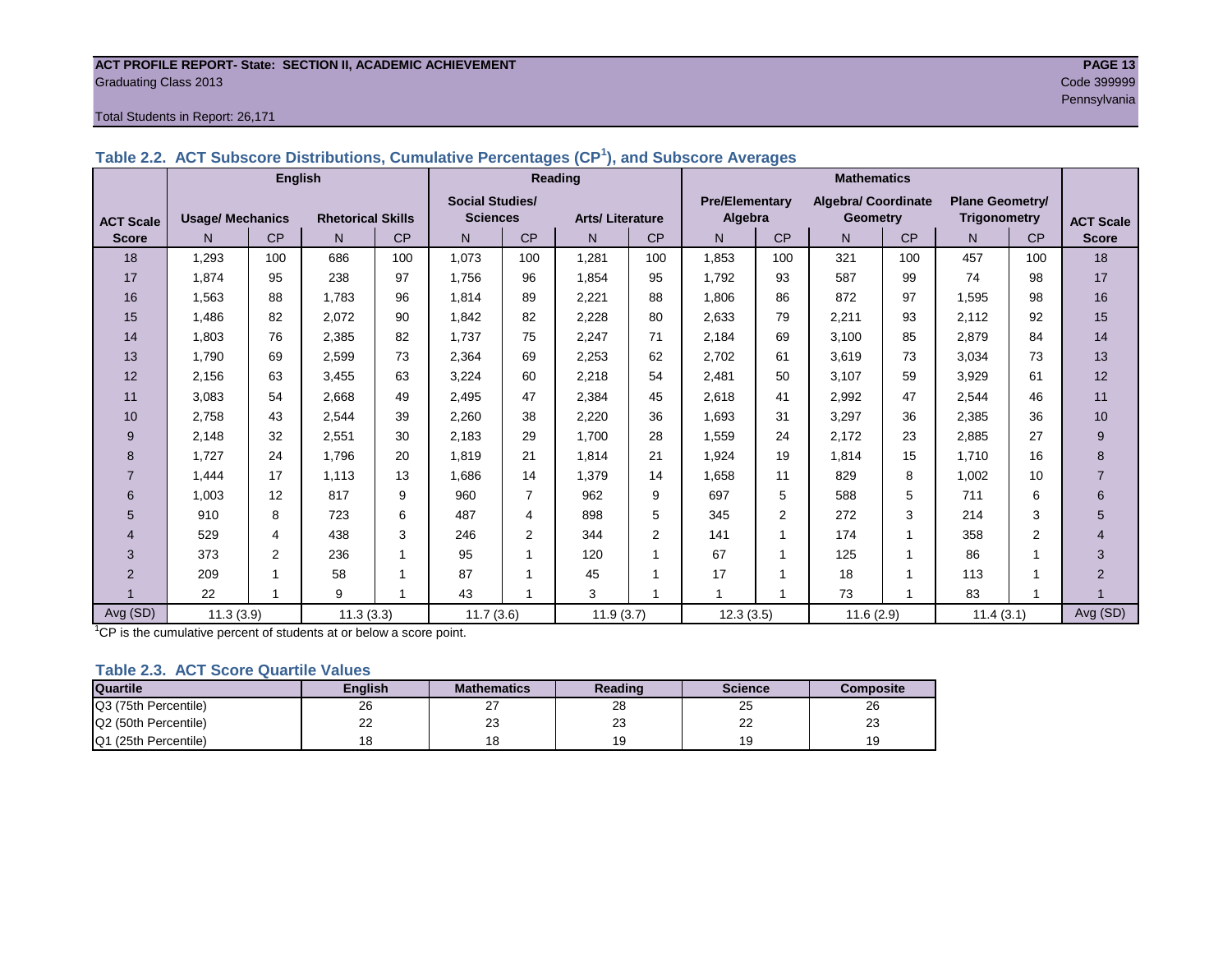Total Students in Report: 26,171

#### **Table 2.4. Average ACT Composite Scores for Race/Ethnicity by Level of Preparation**

| <b>Student</b>  |                                 | Number of Students | <b>Percent Taking</b>     |                     | <b>Average ACT Composite Score</b> |
|-----------------|---------------------------------|--------------------|---------------------------|---------------------|------------------------------------|
| <b>Group</b>    | <b>Race/Ethnicity</b>           | <b>Tested</b>      | Core or More <sup>1</sup> | <b>Core or More</b> | <b>Less Than Core</b>              |
|                 | <b>All Students</b>             | 26,171             | 81                        | 23.0                | 21.7                               |
|                 | <b>Black/African American</b>   | 2,384              | 69                        | 17.4                | 16.3                               |
|                 | American Indian/Alaska Native   | 37                 | 76                        | 19.3                | 18.5                               |
|                 | White                           | 19,396             | 84                        | 23.6                | 22.8                               |
| <b>State</b>    | Hispanic/Latino                 | 1,092              | 76                        | 20.2                | 19.7                               |
|                 | Asian                           | 1,120              | 73                        | 24.6                | 23.6                               |
|                 | Native Hawaiian/Other Pac. Isl. | 27                 | 74                        | 21.8                | 20.7                               |
|                 | Two or more races               | 674                | 80                        | 22.3                | 20.5                               |
|                 | Prefer not/No Response          | 1,441              | 73                        | 24.4                | 23.8                               |
|                 | <b>All Students</b>             | 1,799,243          | 74                        | 21.7                | 18.7                               |
|                 | Black/African American          | 239,598            | 69                        | 17.5                | 15.6                               |
|                 | American Indian/Alaska Native   | 14,217             | 62                        | 19.1                | 16.5                               |
|                 | White                           | 1,034,712          | 76                        | 22.9                | 20.0                               |
| <b>National</b> | Hispanic/Latino                 | 259,741            | 72                        | 19.5                | 17.2                               |
|                 | Asian                           | 71,677             | 81                        | 24.1                | 21.5                               |
|                 | Native Hawaiian/Other Pac. Isl. | 4,772              | 71                        | 20.5                | 17.5                               |
|                 | Two or more races               | 64,221             | 74                        | 21.9                | 19.2                               |
|                 | Prefer not/No Response          | 110,305            | 58                        | 22.4                | 18.4                               |

<sup>1</sup>"Core or More" results correspond to students taking four or more years of English AND three or more years each of math, social studies, and natural science.

#### **Table 2.5. Average ACT Scores by Race/Ethnicity**

| <b>Student</b>  |                                 |                |                    |         |                |                  |
|-----------------|---------------------------------|----------------|--------------------|---------|----------------|------------------|
| <b>Group</b>    | <b>Race/Ethnicity</b>           | <b>English</b> | <b>Mathematics</b> | Reading | <b>Science</b> | <b>Composite</b> |
|                 | <b>All Students</b>             | 22.2           | 23.0               | 23.0    | 22.2           | 22.7             |
|                 | <b>Black/African American</b>   | 15.8           | 18.0               | 17.3    | 16.8           | 17.1             |
|                 | American Indian/Alaska Native   | 17.5           | 19.7               | 19.3    | 18.9           | 19.0             |
|                 | White                           | 23.0           | 23.5               | 23.8    | 22.9           | 23.4             |
| <b>State</b>    | Hispanic/Latino                 | 19.0           | 20.4               | 20.4    | 19.6           | 20.0             |
|                 | Asian                           | 23.0           | 26.1               | 23.4    | 23.5           | 24.1             |
|                 | Native Hawaiian/Other Pac. Isl. | 19.7           | 22.0               | 20.5    | 20.9           | 20.9             |
|                 | Two or more races               | 21.3           | 22.2               | 22.4    | 21.5           | 22.0             |
|                 | Prefer not/No Response          | 23.5           | 23.8               | 24.5    | 22.9           | 23.8             |
|                 | <b>All Students</b>             | 20.2           | 20.9               | 21.1    | 20.7           | 20.9             |
|                 | Black/African American          | 15.7           | 17.2               | 17.0    | 16.9           | 16.9             |
|                 | American Indian/Alaska Native   | 16.6           | 18.2               | 18.3    | 18.3           | 18.0             |
|                 | White                           | 21.8           | 21.9               | 22.6    | 22.0           | 22.2             |
| <b>National</b> | Hispanic/Latino                 | 17.7           | 19.3               | 18.9    | 18.8           | 18.8             |
|                 | Asian                           | 22.5           | 25.0               | 22.9    | 23.1           | 23.5             |
|                 | Native Hawaiian/Other Pac. Isl. | 18.6           | 20.1               | 19.5    | 19.5           | 19.5             |
|                 | Two or more races               | 20.6           | 20.9               | 21.6    | 20.9           | 21.1             |
|                 | Prefer not/No Response          | 20.0           | 20.8               | 21.0    | 20.5           | 20.7             |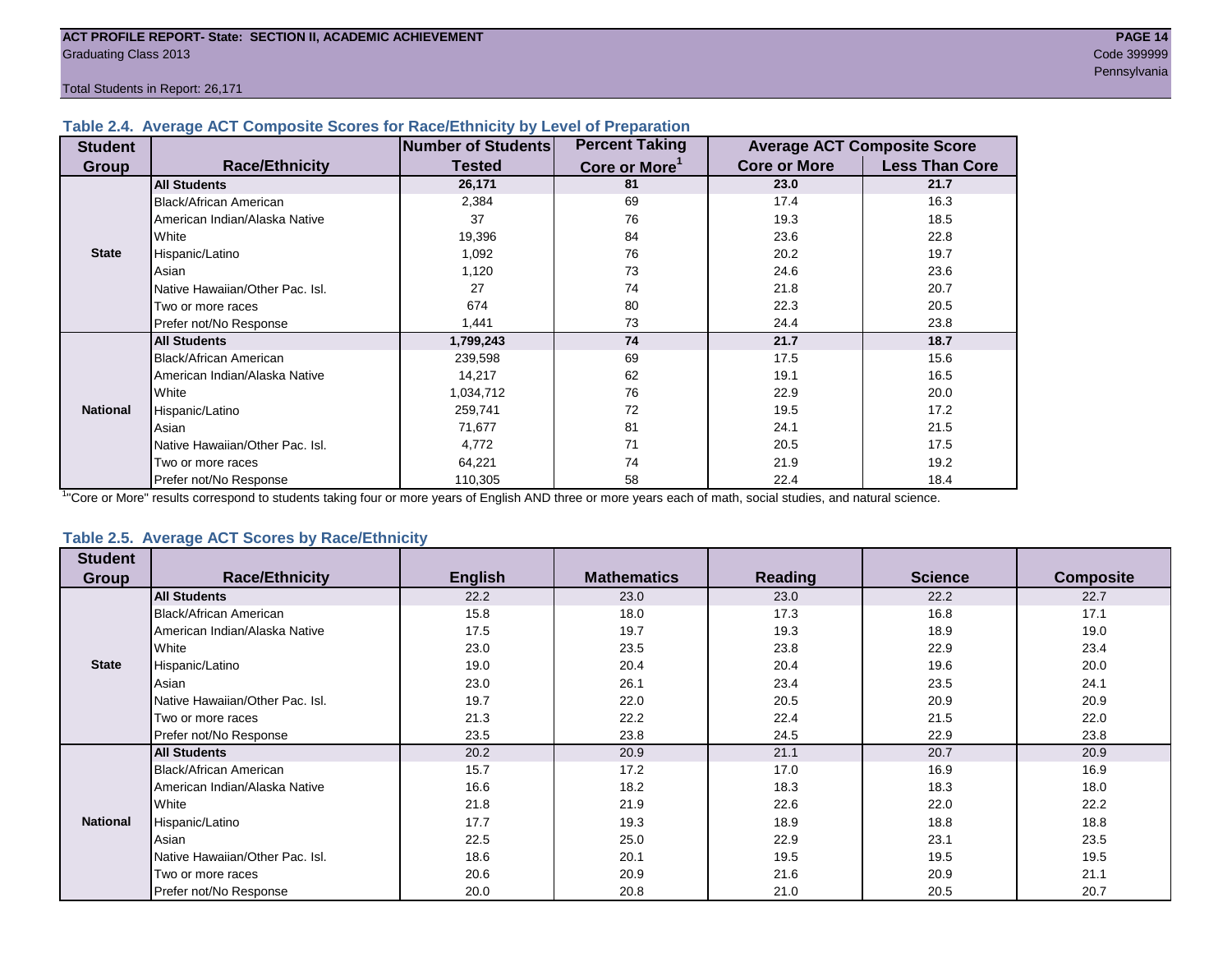#### **ACT PROFILE REPORT- State: SECTION II, ACADEMIC ACHIEVEMENT PAGE 15** Graduating Class 2013 Code 399999

Pennsylvania

Total Students in Report: 26,171

| <b>Student</b>  | <b>CRS</b> |         | <b>English</b> |         | <b>Mathematics</b> |         | Reading |         | <b>Science</b> |
|-----------------|------------|---------|----------------|---------|--------------------|---------|---------|---------|----------------|
| Group           | Range      | N       | %              | N       | %                  | N       | %       | N       | %              |
|                 | 33 to 36   | 1,759   | 7              | 1,271   | 5                  | 1,951   | 7       | 775     | 3              |
|                 | 28 to 32   | 3,592   | 14             | 3,798   | 15                 | 4,934   | 19      | 2,979   | 11             |
|                 | 24 to 27   | 5,460   | 21             | 7,795   | 30                 | 4,939   | 19      | 6,777   | 26             |
| <b>State</b>    | 20 to 23   | 7,158   | 27             | 5,140   | 20                 | 6,625   | 25      | 8.110   | 31             |
|                 | 16 to 19   | 4,095   | 16             | 6,218   | 24                 | 4,453   | 17      | 4,766   | 18             |
|                 | 13 to 15   | 2,279   | 9              | 1,793   |                    | 2,240   | 9       | 1,703   |                |
|                 | 01 to 12   | 1,828   |                | 156     |                    | 1,029   | 4       | 1.061   | 4              |
|                 | 33 to 36   | 81,846  | 5              | 51,648  | 3                  | 89,731  | 5       | 36,033  | $\overline{2}$ |
|                 | 28 to 32   | 175,672 | 10             | 156,561 | 9                  | 239,643 | 13      | 138,865 | 8              |
|                 | 24 to 27   | 291.095 | 16             | 385.102 | 21                 | 277.723 | 15      | 364.600 | 20             |
| <b>National</b> | 20 to 23   | 447,398 | 25             | 343,822 | 19                 | 424,936 | 24      | 542,531 | 30             |
|                 | 16 to 19   | 327,718 | 18             | 590,816 | 33                 | 384.706 | 21      | 413,107 | 23             |
|                 | 13 to 15   | 242,064 | 13             | 258,384 | 14                 | 240.069 | 13      | 183,840 | 10             |
|                 | 01 to 12   | 233,450 | 13             | 12,910  |                    | 142,435 | 8       | 120,267 |                |

#### **Table 2.6. Percent of Students in College Readiness Standards (CRS) Score Ranges**

#### **Table 2.7. Average ACT Scores by Gender**

| <b>Student Group</b> | <b>Gender</b> |         |         | <b>Average ACT Scores</b> |             |         |         |           |  |  |  |  |
|----------------------|---------------|---------|---------|---------------------------|-------------|---------|---------|-----------|--|--|--|--|
|                      |               | N       | Percent | Enalish                   | Mathematics | Reading | Science | Composite |  |  |  |  |
|                      | Males         | 11,324  | 43      | 22.0                      | 23.8        | 23.0    | 22.9    | 23.1      |  |  |  |  |
| <b>State</b>         | Females       | 14,847  | 57      | 22.3                      | 22.3        | 23.0    | 21.6    | 22.4      |  |  |  |  |
|                      | Missing       |         | 0       |                           |             |         |         |           |  |  |  |  |
|                      | Males         | 835,431 | 46      | 19.8                      | 21.4        | 20.9    | 21.2    | 20.9      |  |  |  |  |
| <b>National</b>      | Females       | 954,919 | 53      | 20.6                      | 20.5        | 21.4    | 20.4    | 20.9      |  |  |  |  |
|                      | Missing       | 8,893   | 0       | 16.1                      | 18.2        | 17.6    | 17.7    | 17.5      |  |  |  |  |

#### **Table 2.8. Percent of Students Who Met College Readiness Benchmark Scores by Gender**

| <b>Student Group</b> | Gender  |         | <b>Percent of Students</b> | Met     |         |                 |
|----------------------|---------|---------|----------------------------|---------|---------|-----------------|
|                      |         | English | Mathematics                | Reading | Science | <b>All Four</b> |
| <b>State</b>         | Males   | 76      | 67                         | 57      | 54      | 43              |
|                      | Females | 78      | 56                         | 57      | 42      | 34              |
| <b>National</b>      | Males   | 62      | 47                         | 43      | 40      | 29              |
|                      | Females | 67      | $4^{\prime}$               | 45      | 33      | 24              |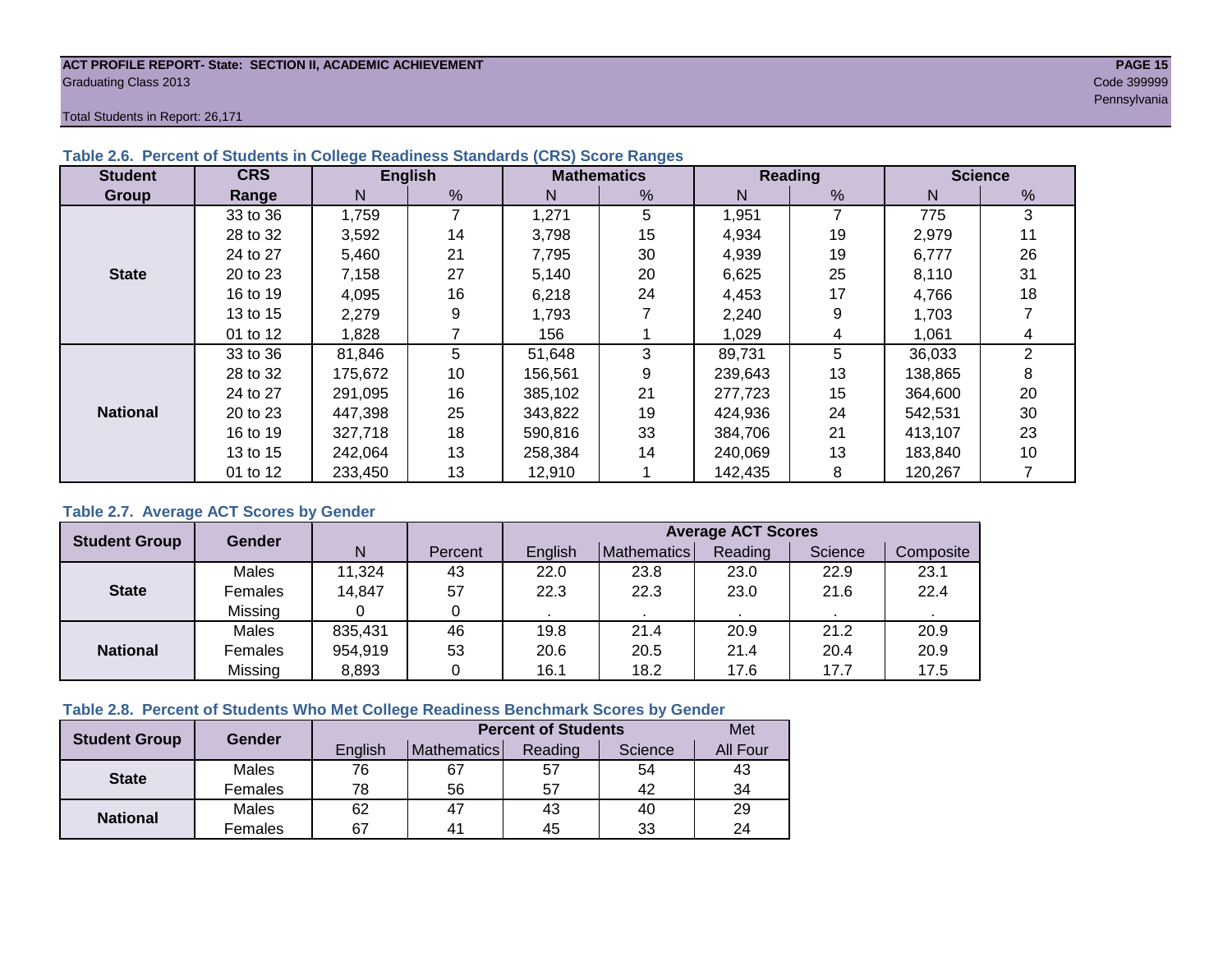#### **ACT PROFILE REPORT- State: SECTION II, ACADEMIC ACHIEVEMENT PAGE 16** Graduating Class 2013 Code 399999

#### Total Students in Report: 26,171

| <b>Student</b>  | <b>Curriculum</b>                                                        | N        | <b>English</b> |      | <b>Mathematics</b> |      | Reading |      |       | <b>Science</b> |          | <b>Composite</b> |
|-----------------|--------------------------------------------------------------------------|----------|----------------|------|--------------------|------|---------|------|-------|----------------|----------|------------------|
| Group           | Taken $^{\scriptscriptstyle\mathsf{T}}$                                  |          | CRB %          | Ava  | CRB %              | Avg  | CRB %   | Avg  | CRB % | Avg            | $CRB\%4$ | Avg              |
|                 | Core or More <sup>2</sup>                                                | 21,156   | 80             | 22.5 | 64                 | 23.3 | 59      | 23.3 | 49    | 22.4           | 39       | 23.0             |
| <b>State</b>    | Less than Core                                                           | 4,395    | 67             | 21.0 | 52                 | 22.7 | 50      | 22.0 | 41    | 21.3           | 34       | 21.7             |
|                 | Missing <sup>3</sup>                                                     | 620      | 52             | 18.2 | 32                 | 19.6 | 34      | 19.5 | 23    | 19.2           | 14       | 19.3             |
|                 | Core or More                                                             | ,322,739 | 71             | 21.2 | 50                 | 21.7 | 50      | 22.0 | 42    | 21.5           | 31       | 21.7             |
| <b>National</b> | Less than Core                                                           | 396,592  | 48             | 17.8 | 27                 | 18.9 | 30      | 19.0 | 22    | 18.8           | 14       | 18.7             |
|                 | Missing                                                                  | 79,912   | 36             | 16.0 | 19                 | 17.8 | 24      | 17.5 | 17    | 17.7           | 10       | 17.4             |
|                 | "Curriculum Token" reflecte overall bigh school ourriculum in this toble |          |                |      |                    |      |         |      |       |                |          |                  |

#### **Table 2.9. College Readiness Benchmark (CRB) Percent and Average ACT Scores by Overall High School Curriculum**

"Curriculum Taken" reflects overall high school curriculum in this table.

 $^2$  "Core or More" results correspond to students taking four or more years of English AND three or more years each of math, social studies, and natural science.

 $3$  Zero years or no coursework information reported in one or more content areas.

 $4$  Composite CRB% results reflect students who met all four subject-area benchmarks.

#### **Table 2.10. College Readiness Benchmark (CRB) Percent and Average ACT Scores by Content-Specific Curriculum**

| <b>Student</b> | <b>Curriculum</b>         |          | <b>English</b> |      |          | <b>Mathematics</b> |      |          | <b>Reading</b> |      |          | <b>Science</b> |      |
|----------------|---------------------------|----------|----------------|------|----------|--------------------|------|----------|----------------|------|----------|----------------|------|
| Group          | <b>Taken</b>              | Ν        | CRB %          | Avg  | N        | CRB %              | Avg  | N        | CRB %          | Avg  | N        | CRB %          | Avg  |
|                | Core or More <sup>2</sup> | 25,205   | 78             | 22.3 | 25,125   | 62                 | 23.1 | 22,308   | 58             | 23.  | 24,646   | 49             | 22.4 |
| <b>State</b>   | Less than Core            | 368      | 54             | 18.3 | 444      | 16                 | 17.6 | 3,268    | 56             | 22.8 | 930      | 20             | 18.5 |
|                | Missing <sup>3</sup>      | 598      | 53             | 18.3 | 602      | 32                 | 19.6 | 595      | 34             | 19.6 | 595      | 23             | 19.2 |
|                | Core or More              | .646.286 | 67             | 20.6 | ,648,697 | 46                 | 21.3 | .554,990 | 46             | 21.5 | .506.965 | 40             | 21.3 |
|                | National   Less than Core | 84,048   | 36             | 15.9 | 77,906   |                    | 16.3 | 171,617  | 32             | 19.7 | 218,267  |                | 18.0 |
|                | Missing                   | 68,909   | 38             | 16.4 | 72,640   | 20                 | 17.9 | 72,636   | 25             | 17.7 | 74,011   | 18             | 17.8 |

<sup>1</sup> "Curriculum Taken" reflects content-specific curriculum in this table.

<sup>2</sup> "Core or More" results correspond to students taking four or more years of English or three or more years of math, social studies, or natural science, respectively. For instance, Reading "Core or More" results correspond to students taking three or more years of social studies, regardless of courses taken in other content areas.

 $3$  Zero years or no coursework information reported in the specified content area.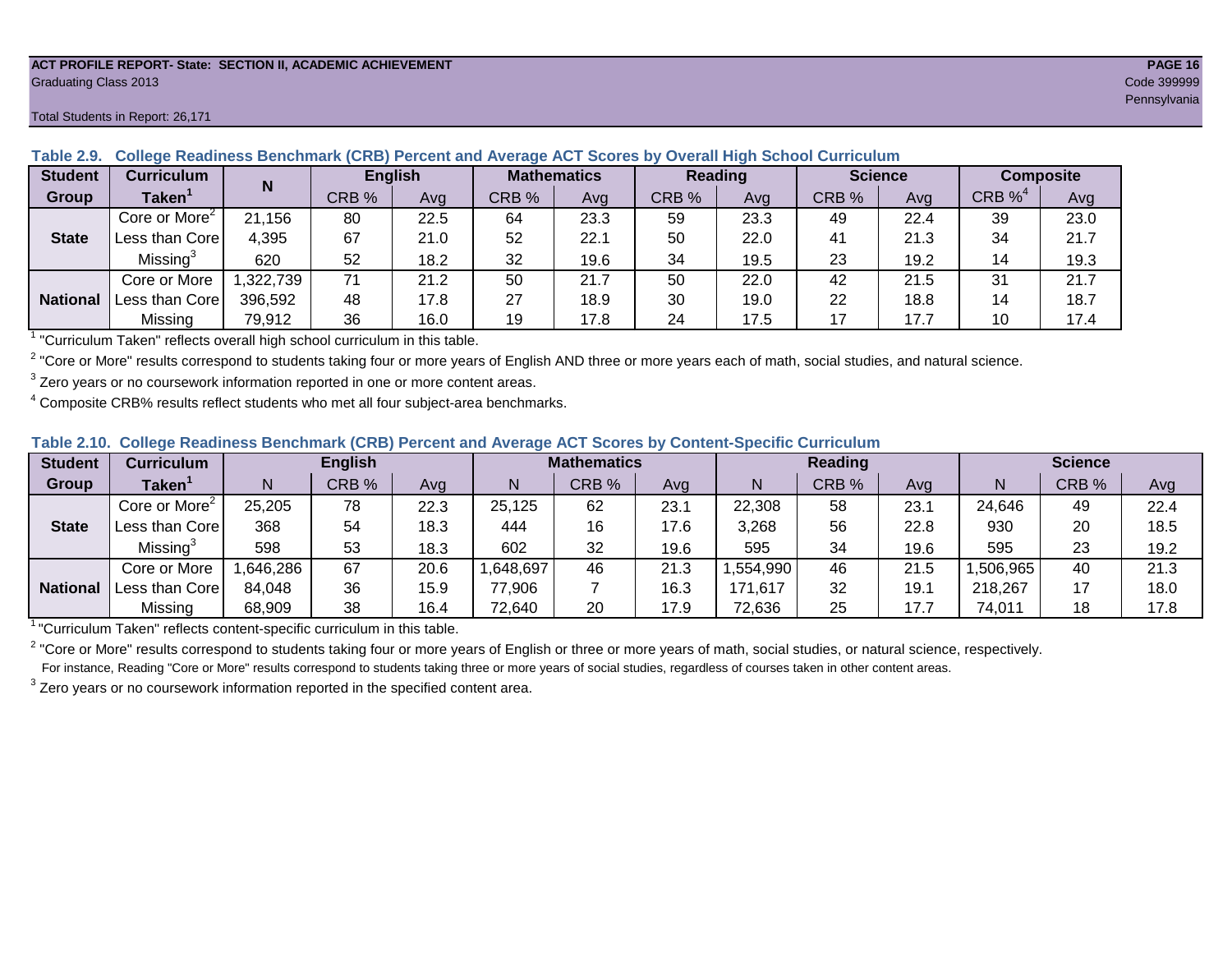Total Students in Report: 26,171

# Section III College Readiness and the Impact of Course Rigor

Beginning with the Graduating Class of 2013, all students whose scores are college reportable, both standard and extended time tests, are now included. Also beginning with the 2013 Graduating Class data, College Readiness Benchmarks for Reading and Science were updated to reflect the most recent college coursework research.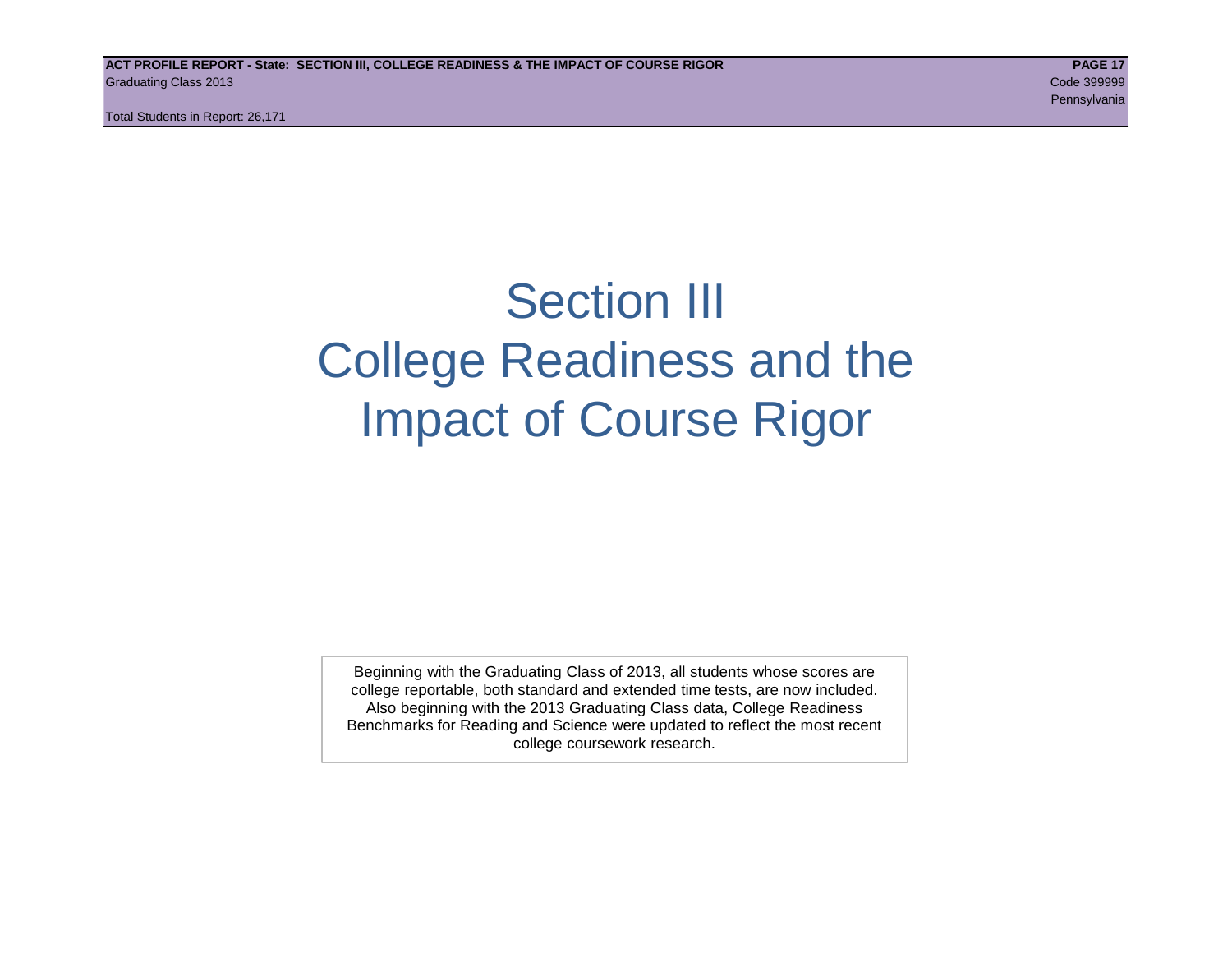#### **ACT PROFILE REPORT - State: SECTION III, COLLEGE READINESS & THE IMPACT OF COURSE RIGOR PAGE 18** Graduating Class 2013 Code 399999

Pennsylvania

Total Students in Report: 26,171

#### **Figure 3.1. Percent of Students Who Met ACT College Readiness Benchmark Scores by Race/Ethnicity: ENGLISH**



ACT English Benchmark Score = **18**

**□ Percent Ready DPercent Not Ready**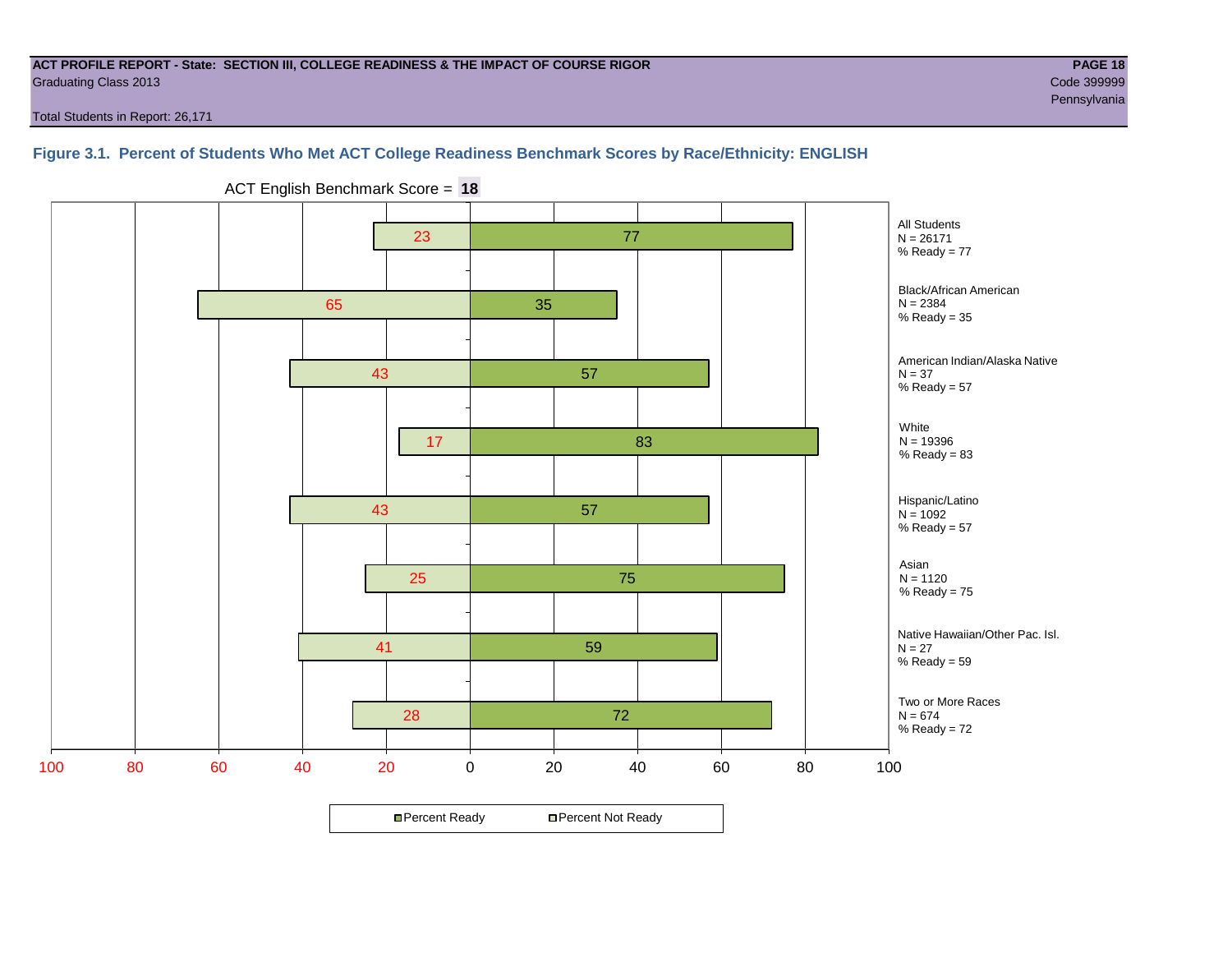#### **ACT PROFILE REPORT - State: SECTION III, COLLEGE READINESS & THE IMPACT OF COURSE RIGOR PAGE 19** Graduating Class 2013 Code 399999

Total Students in Report: 26,171

#### **Figure 3.2. Percent of Students Who Met ACT College Readiness Benchmark Scores by Race/Ethnicity: MATHEMATICS**



ACT Mathematics Benchmark Score = **22**

**□ Percent Ready DPercent Not Ready**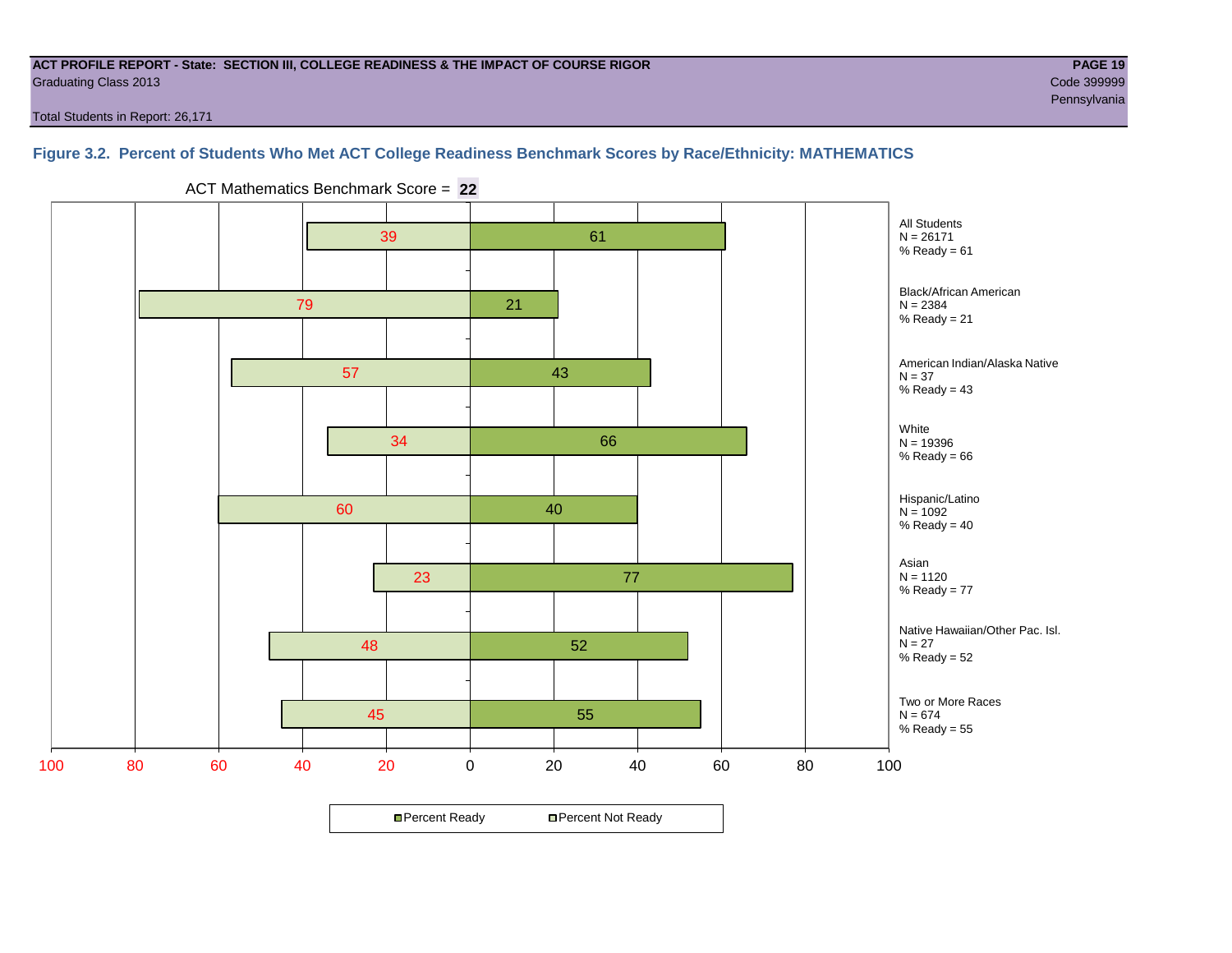#### **ACT PROFILE REPORT - State: SECTION III, COLLEGE READINESS & THE IMPACT OF COURSE RIGOR PAGE 20** Graduating Class 2013 Code 399999

Total Students in Report: 26,171

#### **Figure 3.3. Percent of Students Who Met ACT College Readiness Benchmark Scores by Race/Ethnicity: READING**



ACT Reading Benchmark Score = **22**

**□ Percent Ready DPercent Not Ready**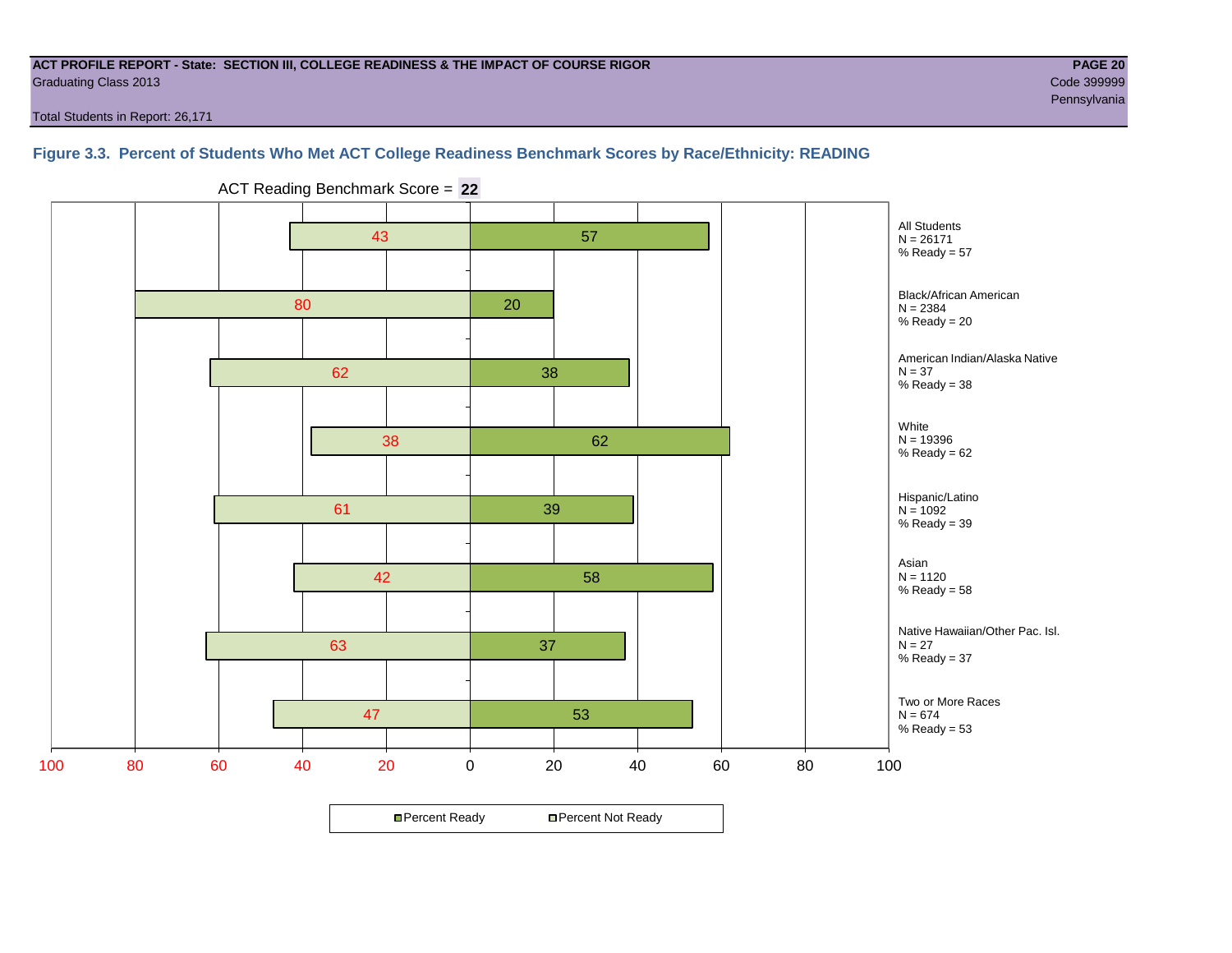#### **ACT PROFILE REPORT - State: SECTION III, COLLEGE READINESS & THE IMPACT OF COURSE RIGOR PAGE 21** Graduating Class 2013 Code 399999

Pennsylvania

Total Students in Report: 26,171

#### **Figure 3.4. Percent of Students Who Met ACT College Readiness Benchmark Scores by Race/Ethnicity: SCIENCE**



ACT Science Benchmark Score = **23**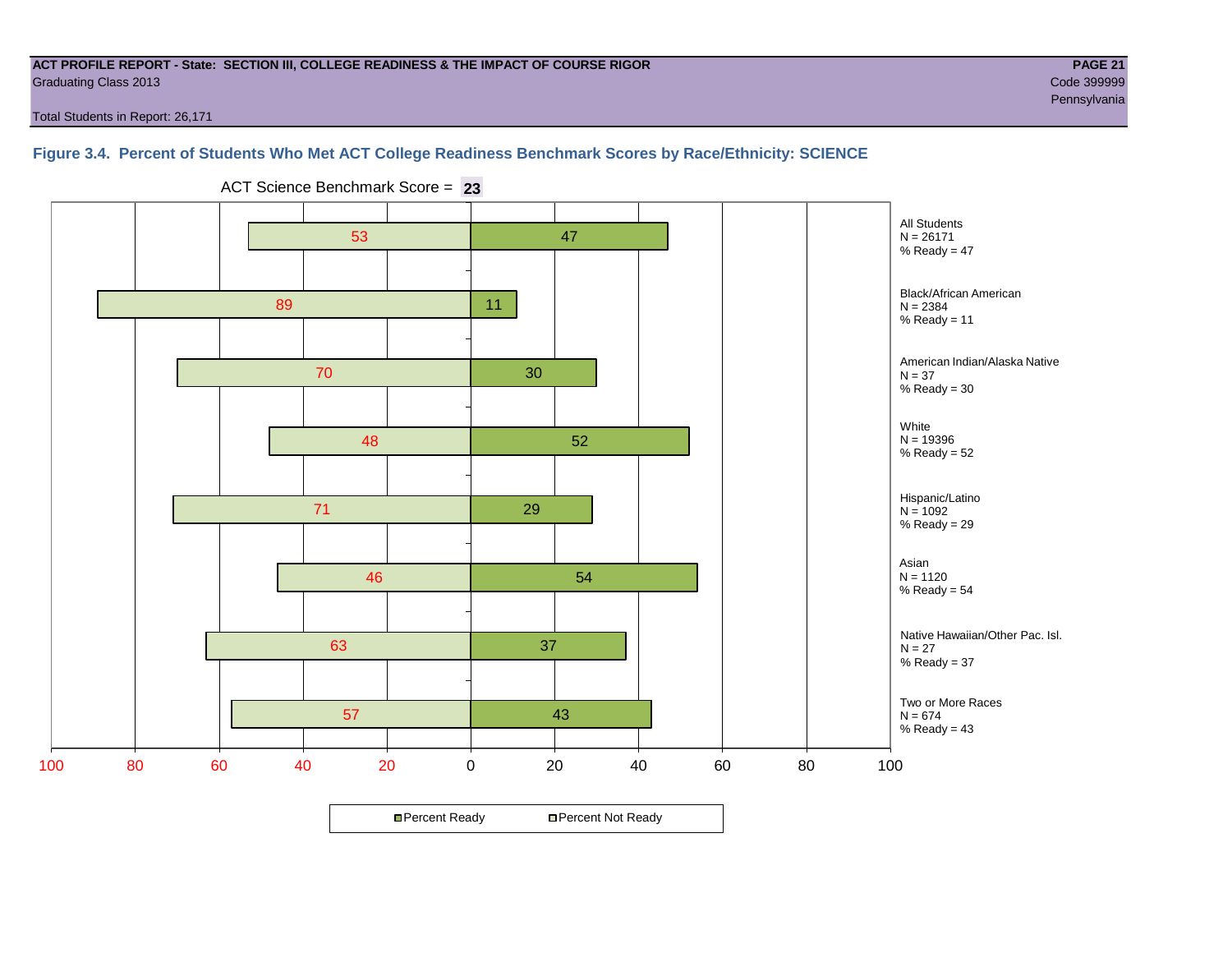#### **ACT PROFILE REPORT - State: SECTION III, COLLEGE READINESS & THE IMPACT OF COURSE RIGOR PAGE 22** Graduating Class 2013 Code 399999

Total Students in Report: 26,171

#### **Figure 3.5. Percent of Students Who Met ACT College Readiness Benchmark Scores by Race/Ethnicity: ALL FOUR**

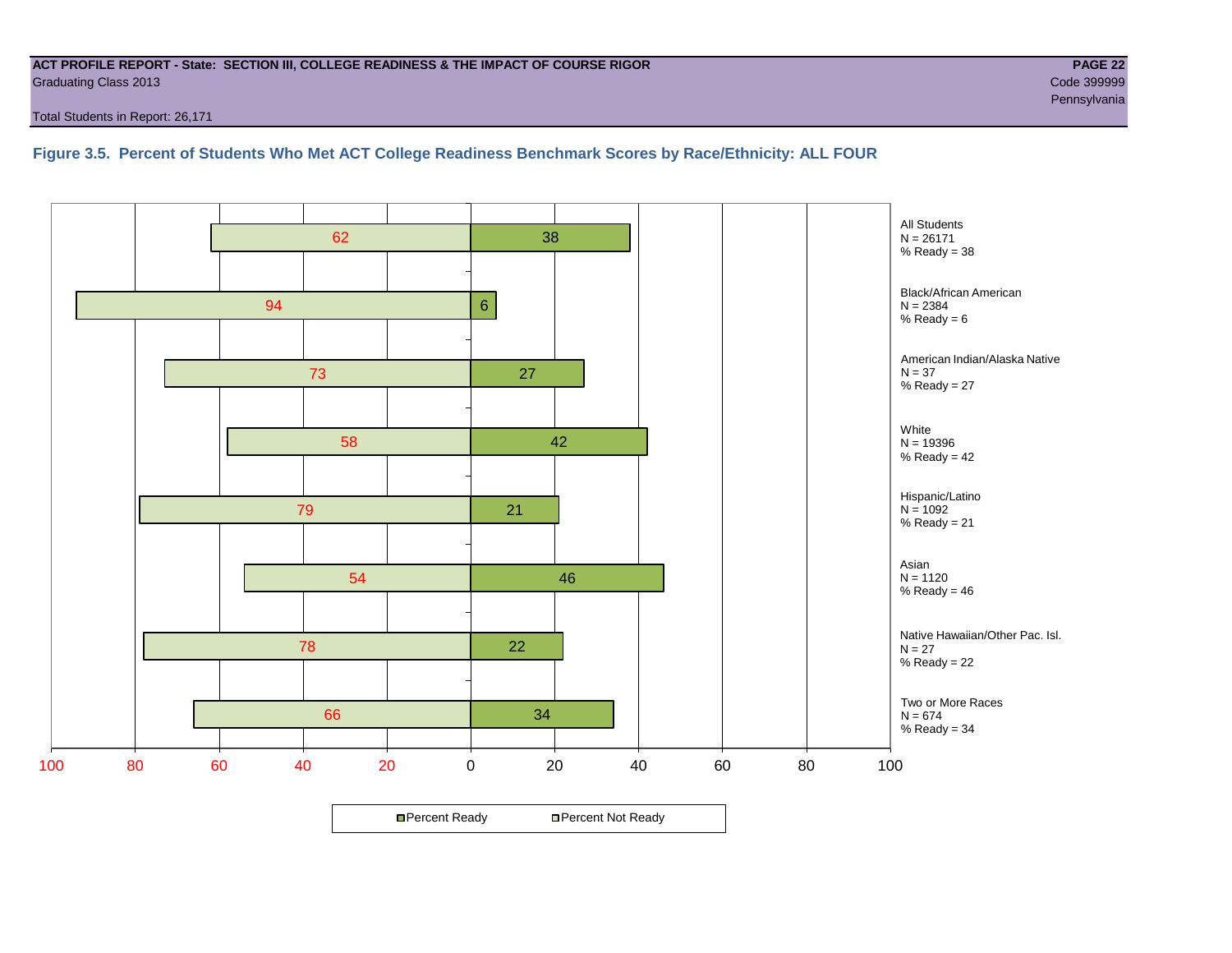#### ACT PROFILE REPORT - State: SECTION III, COLLEGE READINESS & THE IMPACT OF COURSE RIGOR **PAGE 23** Graduating Class 2013 Code 399999

Total Students in Report: 26,171

**Table 3.1. Average ACT Scores and Average ACT Score Changes by Common Course Patterns**

| <b>Course Pattern</b>                            |                |                | <b>All Students</b> |                     |              |                | <b>Males</b> |                     |              |                | <b>Females</b> |                        |
|--------------------------------------------------|----------------|----------------|---------------------|---------------------|--------------|----------------|--------------|---------------------|--------------|----------------|----------------|------------------------|
|                                                  |                |                | <b>ACT</b>          | Course Value        |              |                | <b>ACT</b>   | <b>Course Value</b> |              |                | <b>ACT</b>     | <b>Course Value</b>    |
| <b>ENGLISH COURSE PATTERN</b>                    | N              | Percent        | English             | Added <sup>1</sup>  | $\mathsf{N}$ | Percent        | English      | Added               | $\mathsf{N}$ | Percent        | English        | A d d e d <sup>1</sup> |
| Eng 9, Eng 10, Eng 11, Eng 12, & Other English   | 5,703          | 22             | 22.7                | 4.4                 | 2,296        | 20             | 22.3         | 4.4                 | 3,407        | 23             | 22.9           | 4.3                    |
| Eng 9, Eng 10, Eng 11, Eng 12                    | 19,502         | 75             | 22.2                | 3.9                 | 8,539        | 75             | 22.1         | 4.2                 | 10,963       | 74             | 22.3           | 3.7                    |
| Less than 4 years of English                     | 368            | $\mathbf 1$    | 18.3                |                     | 176          | 2              | 17.9         | $\sim$              | 192          | $\mathbf{1}$   | 18.6           |                        |
| Zero years / no English courses reported         | 598            | 2              | 18.3                |                     | 313          | 3              | 17.9         |                     | 285          | $\overline{2}$ | 18.7           |                        |
|                                                  |                |                | <b>ACT</b>          | <b>Course Value</b> |              |                | <b>ACT</b>   | <b>Course Value</b> |              |                | <b>ACT</b>     | <b>Course Value</b>    |
| <b>MATHEMATICS COURSE PATTERN</b>                | N <sub>1</sub> | Percent        | Math                | Added               | N.           | Percent        | Math         | Added <sup>1</sup>  | N            | Percent        | Math           | Added <sup>1</sup>     |
| Alg 1, Alg 2, Geom, Trig, & Calc                 | 3,558          | 14             | 25.0                | 7.4                 | 1,415        | 12             | 25.7         | 7.5                 | 2,143        | 14             | 24.6           | 7.6                    |
| Alg 1, Alg 2, Geom, Trig, & Other Adv Math       | 2,504          | 10             | 21.7                | 4.1                 | 812          | $\overline{7}$ | 22.3         | 4.1                 | 1,692        | 11             | 21.4           | 4.4                    |
| Alg 1, Alg 2, Geom, & Trig                       | 1,827          | $\overline{7}$ | 19.9                | 2.3                 | 708          | 6              | 20.3         | 2.1                 | 1,119        | 8              | 19.7           | 2.7                    |
| Alg 1, Alg 2, Geom, & Other Adv Math             | 2,400          | 9              | 19.6                | 2.0                 | 825          | $\overline{7}$ | 19.9         | 1.7                 | 1,575        | 11             | 19.5           | 2.5                    |
| Other comb of 4 or more years of Math            | 12,332         | 47             | 24.9                | 7.3                 | 6,046        | 53             | 25.7         | 7.5                 | 6,286        | 42             | 24.2           | 7.2                    |
| Alg 1, Alg 2, & Geom                             | 1,440          | 6              | 17.3                | $-0.3$              | 551          | 5              | 17.5         | $-0.7$              | 889          | 6              | 17.2           | 0.2                    |
| Other comb of 3 or 3.5 years of Math             | 1.064          | 4              | 21.3                | 3.7                 | 455          | $\overline{4}$ | 21.6         | 3.4                 | 609          | $\overline{4}$ | 21.1           | 4.1                    |
| Less than 3 years of Math                        | 444            | $\overline{2}$ | 17.6                |                     | 197          | $\overline{2}$ | 18.2         | $\sim$              | 247          | 2              | 17.0           |                        |
| Zero years / no Math courses reported            | 602            | 2              | 19.6                |                     | 315          | 3              | 20.0         |                     | 287          | $\overline{2}$ | 19.2           |                        |
|                                                  |                |                | <b>ACT</b>          | <b>Course Value</b> |              |                | <b>ACT</b>   | <b>Course Value</b> |              |                | <b>ACT</b>     | <b>Course Value</b>    |
| <b>SOCIAL SCIENCE COURSE PATTERN</b>             | N              | Percent        | Reading             | Added               | N            | Percent        | Reading      | Added               | N            | Percent        | Reading        | A d d e d <sup>1</sup> |
| US Hist, World Hist, Am Gov, & Other Hist        | 2,008          | 8              | 23.4                | 0.6                 | 989          | 9              | 23.4         | 0.5                 | 1,019        | $\overline{7}$ | 23.4           | 0.6                    |
| Other comb of 4 or more years Social Science     | 12.745         | 49             | 23.2                | 0.4                 | 5,499        | 49             | 23.2         | 0.3                 | 7,246        | 49             | 23.1           | 0.3                    |
| US Hist, World Hist, & Am Gov                    | 1,251          | 5              | 22.2                | $-0.6$              | 543          | 5              | 22.3         | $-0.6$              | 708          | 5              | 22.0           | $-0.8$                 |
| Other comb of 3 or 3.5 years of Social Science   | 6,304          | 24             | 23.2                | 0.4                 | 2,569        | 23             | 23.2         | 0.3                 | 3,735        | 25             | 23.3           | 0.5                    |
| Less than 3 years of Social Science              | 3,268          | 12             | 22.8                |                     | 1,409        | 12             | 22.9         | $\sim$              | 1,859        | 13             | 22.8           |                        |
| Zero years / no Social Science courses reported  | 595            | $\overline{2}$ | 19.6                |                     | 315          | 3              | 19.6         | $\blacksquare$      | 280          | $\overline{2}$ | 19.6           | $\blacksquare$         |
|                                                  |                |                | <b>ACT</b>          | <b>Course Value</b> |              |                | <b>ACT</b>   | <b>Course Value</b> |              |                | <b>ACT</b>     | <b>Course Value</b>    |
| NATURAL SCIENCE COURSE PATTERN                   | N <sub>1</sub> | Percent        | Science             | Added               | N            | Percent        | Science      | Added               | N            | Percent        | Science        | A d d e d <sup>1</sup> |
| Gen Sci <sup>2</sup> , Bio, Chem, & Phys         | 16,772         | 64             | 22.9                | 4.4                 | 7,687        | 68             | 23.6         | 5.3                 | 9,085        | 61             | 22.2           | 3.5                    |
| Bio, Chem, Phys                                  | 2.642          | 10             | 24.0                | 5.5                 | 1,123        | 10             | 24.9         | 6.6                 | 1,519        | 10             | 23.3           | 4.6                    |
| Gen Sci <sup>2</sup> , Bio, Chem                 | 4,951          | 19             | 20.0                | 1.5                 | 1,674        | 15             | 20.0         | 1.7                 | 3,277        | 22             | 20.0           | 1.3                    |
| Other comb of 3 years of Natural Science         | 281            |                | 20.5                | 2.0                 | 155          | $\mathbf{1}$   | 21.1         | 2.8                 | 126          | $\mathbf{1}$   | 19.9           | $1.2$                  |
| Less than 3 years of Natural Science             | 930            | 4              | 18.5                |                     | 369          | 3              | 18.3         |                     | 561          | $\overline{4}$ | 18.7           |                        |
| Zero years / no Natural Science courses reported | 595            | 2              | 19.2                |                     | 316          | 3              | 19.5         |                     | 279          | $\overline{2}$ | 18.9           |                        |

<sup>1</sup>Course value added is defined as the average ACT score change compared to course sequences in which students took

less than four years of English or less than three years of Mathematics, Social Science or Natural Science.

<sup>2</sup>Includes General, Physical and Earth Sciences.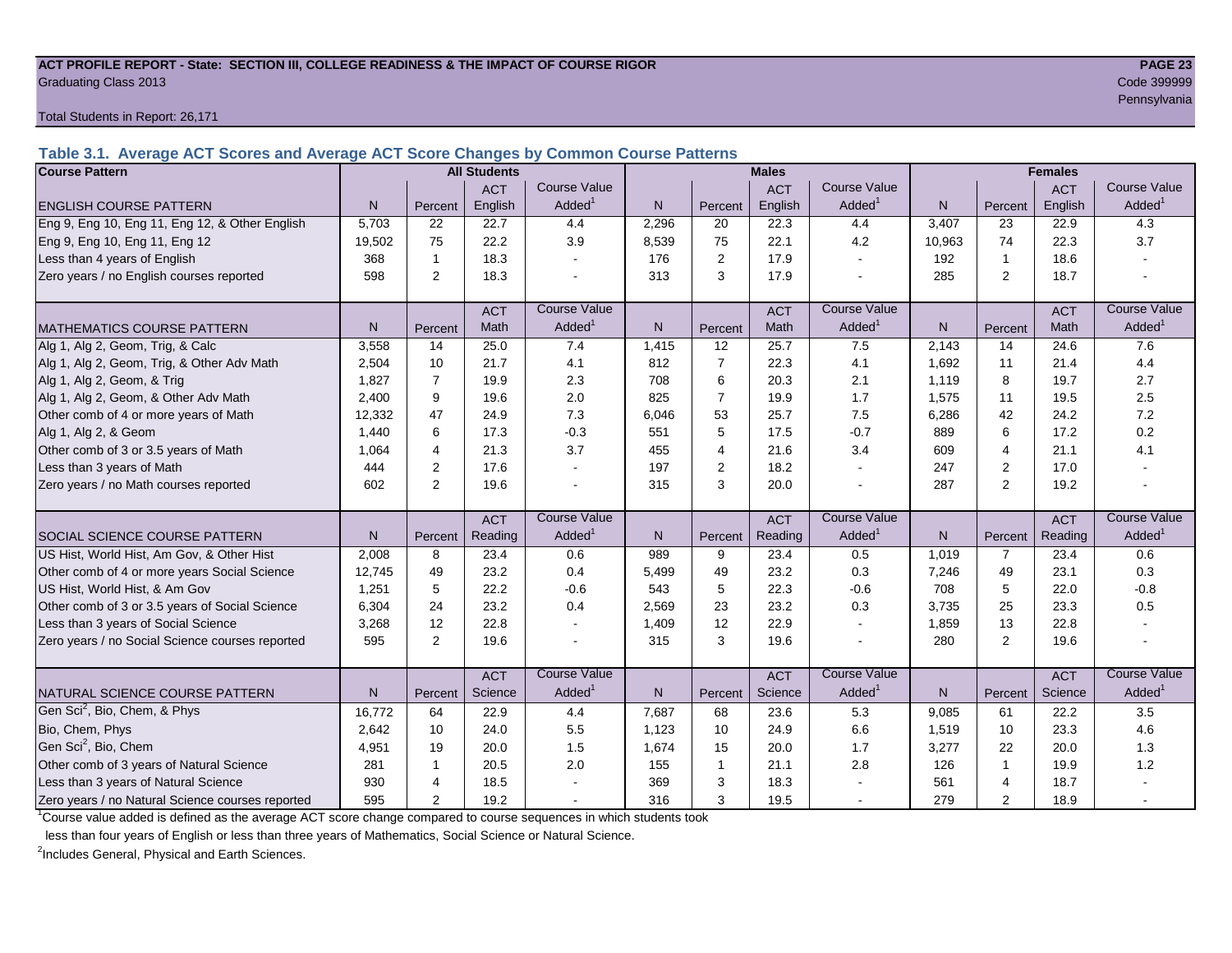# ACT PROFILE REPORT - State: SECTION III, COLLEGE READINESS & THE IMPACT OF COURSE RIGOR **PAGE 24** Graduating Class 2013 Code 399999

Pennsylvania

#### Total Students in Report: 26,171

### **Table 3.2. College Readiness Percents by Common Course Patterns**

| <b>Course Pattern</b>                            |              |                       | <b>State</b> |                  |              |                       | <b>National</b> |                  |
|--------------------------------------------------|--------------|-----------------------|--------------|------------------|--------------|-----------------------|-----------------|------------------|
|                                                  |              | <b>Percent Taking</b> | Avg ACT      | Percent Who Met  |              | <b>Percent Taking</b> | Avg ACT         | Percent Who Met  |
| <b>ENGLISH COURSE PATTERN</b>                    | $\mathsf{N}$ | Pattern               | English      | <b>Benchmark</b> | $\mathsf{N}$ | Pattern               | English         | <b>Benchmark</b> |
| Eng 9, Eng 10, Eng 11, Eng 12, & Other English   | 5,703        | 22                    | 22.7         | 80               | 380,375      | 21                    | 21.6            | 73               |
| Eng 9, Eng 10, Eng 11, Eng 12                    | 19,502       | 75                    | 22.2         | 78               | 1,265,911    | 70                    | 20.3            | 65               |
| Less than 4 years of English                     | 368          | 1                     | 18.3         | 54               | 84,048       | 5                     | 15.9            | 36               |
| Zero years / no English courses reported         | 598          | $\overline{2}$        | 18.3         | 53               | 68,909       | 4                     | 16.4            | 38               |
|                                                  |              |                       |              |                  |              |                       |                 |                  |
|                                                  |              | <b>Percent Taking</b> | Avg ACT      | Percent Who Met  |              | <b>Percent Taking</b> | Avg ACT         | Percent Who Met  |
| <b>MATHEMATICS COURSE PATTERN</b>                | N            | Pattern               | Math         | <b>Benchmark</b> | N            | Pattern               | Math            | <b>Benchmark</b> |
| Alg 1, Alg 2, Geom, Trig, & Calc                 | 3,558        | 14                    | 25.0         | 80               | 113,999      | 6                     | 23.8            | 68               |
| Alg 1, Alg 2, Geom, Trig, & Other Adv Math       | 2,504        | 10                    | 21.7         | 54               | 155,095      | 9                     | 21.9            | 56               |
| Alg 1, Alg 2, Geom, & Trig                       | 1,827        | $\overline{7}$        | 19.9         | 36               | 119,993      | $\overline{7}$        | 19.4            | 32               |
| Alg 1, Alg 2, Geom, & Other Adv Math             | 2,400        | 9                     | 19.6         | 33               | 336,291      | 19                    | 19.6            | 32               |
| Other comb of 4 or more years of Math            | 12,332       | 47                    | 24.9         | 76               | 610,720      | 34                    | 23.6            | 65               |
| Alg 1, Alg 2, & Geom                             | 1,440        | 6                     | 17.3         | 12               | 223,733      | 12                    | 17.2            | 11               |
| Other comb of 3 or 3.5 years of Math             | 1,064        | 4                     | 21.3         | 47               | 88,866       | 5                     | 19.7            | 34               |
| Less than 3 years of Math                        | 444          | 2                     | 17.6         | 16               | 77,906       | 4                     | 16.3            | $\overline{7}$   |
| Zero years / no Math courses reported            | 602          | $\overline{2}$        | 19.6         | 32               | 72,640       | 4                     | 17.9            | 20               |
|                                                  |              |                       |              |                  |              |                       |                 |                  |
|                                                  |              | <b>Percent Taking</b> | Avg ACT      | Percent Who Met  |              | <b>Percent Taking</b> | Avg ACT         | Percent Who Met  |
| SOCIAL SCIENCE COURSE PATTERN                    | $\mathsf{N}$ | Pattern               | Reading      | <b>Benchmark</b> | $\mathsf{N}$ | Pattern               | Reading         | <b>Benchmark</b> |
| US Hist, World Hist, Am Gov, & Other Hist        | 2,008        | 8                     | 23.4         | 58               | 50,989       | 3                     | 22.2            | 51               |
| Other comb of 4 or more years Social Science     | 12,745       | 49                    | 23.2         | 59               | 908,394      | 50                    | 22.0            | 50               |
| US Hist, World Hist, & Am Gov                    | 1,251        | 5                     | 22.2         | 51               | 106,021      | 6                     | 19.5            | 34               |
| Other comb of 3 or 3.5 years of Social Science   | 6,304        | 24                    | 23.2         | 58               | 489,586      | 27                    | 21.0            | 43               |
| Less than 3 years of Social Science              | 3,268        | 12                    | 22.8         | 56               | 171,617      | 10                    | 19.1            | 32               |
| Zero years / no Social Science courses reported  | 595          | 2                     | 19.6         | 34               | 72,636       | $\overline{4}$        | 17.7            | 25               |
|                                                  |              |                       |              |                  |              |                       |                 |                  |
|                                                  |              | <b>Percent Taking</b> | Avg ACT      | Percent Who Met  |              | <b>Percent Taking</b> | Avg ACT         | Percent Who Met  |
| NATURAL SCIENCE COURSE PATTERN                   | N            | Pattern               | Science      | <b>Benchmark</b> | N            | Pattern               | Science         | <b>Benchmark</b> |
| Gen Sci <sup>1</sup> , Bio, Chem, & Phys         | 16,772       | 64                    | 22.9         | 53               | 767,293      | 43                    | 21.9            | 46               |
| Bio, Chem, Phys                                  | 2,642        | 10                    | 24.0         | 61               | 183,685      | 10                    | 23.0            | 54               |
| Gen Sci <sup>1</sup> , Bio, Chem                 | 4,951        | 19                    | 20.0         | 28               | 504,165      | 28                    | 19.9            | 28               |
| Other comb of 3 years of Natural Science         | 281          | 1                     | 20.5         | 35               | 51,822       | 3                     | 19.1            | 25               |
| Less than 3 years of Natural Science             | 930          | 4                     | 18.5         | 20               | 218,267      | 12                    | 18.0            | 17               |
| Zero years / no Natural Science courses reported | 595          | 2                     | 19.2         | 23               | 74,011       | 4                     | 17.8            | 18               |

<sup>1</sup>Includes General, Physical and Earth Sciences.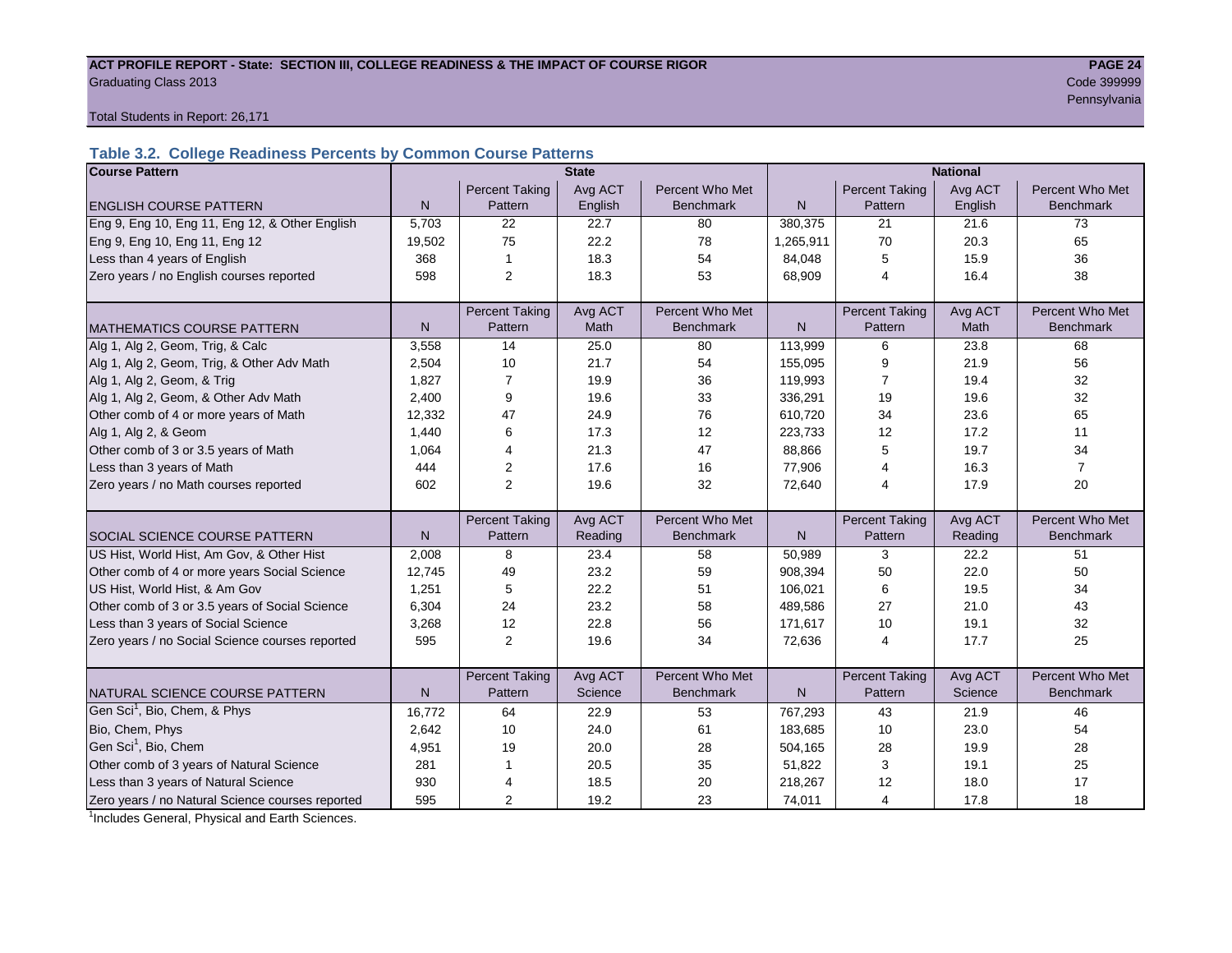Total Students in Report: 26,171

# Section IV Career and Educational Aspirations

Beginning with the Graduating Class of 2013, all students whose scores are college reportable, both standard and extended time tests, are now included. Also beginning with the 2013 Graduating Class data, College Readiness Benchmarks for Reading and Science were updated to reflect the most recent college coursework research.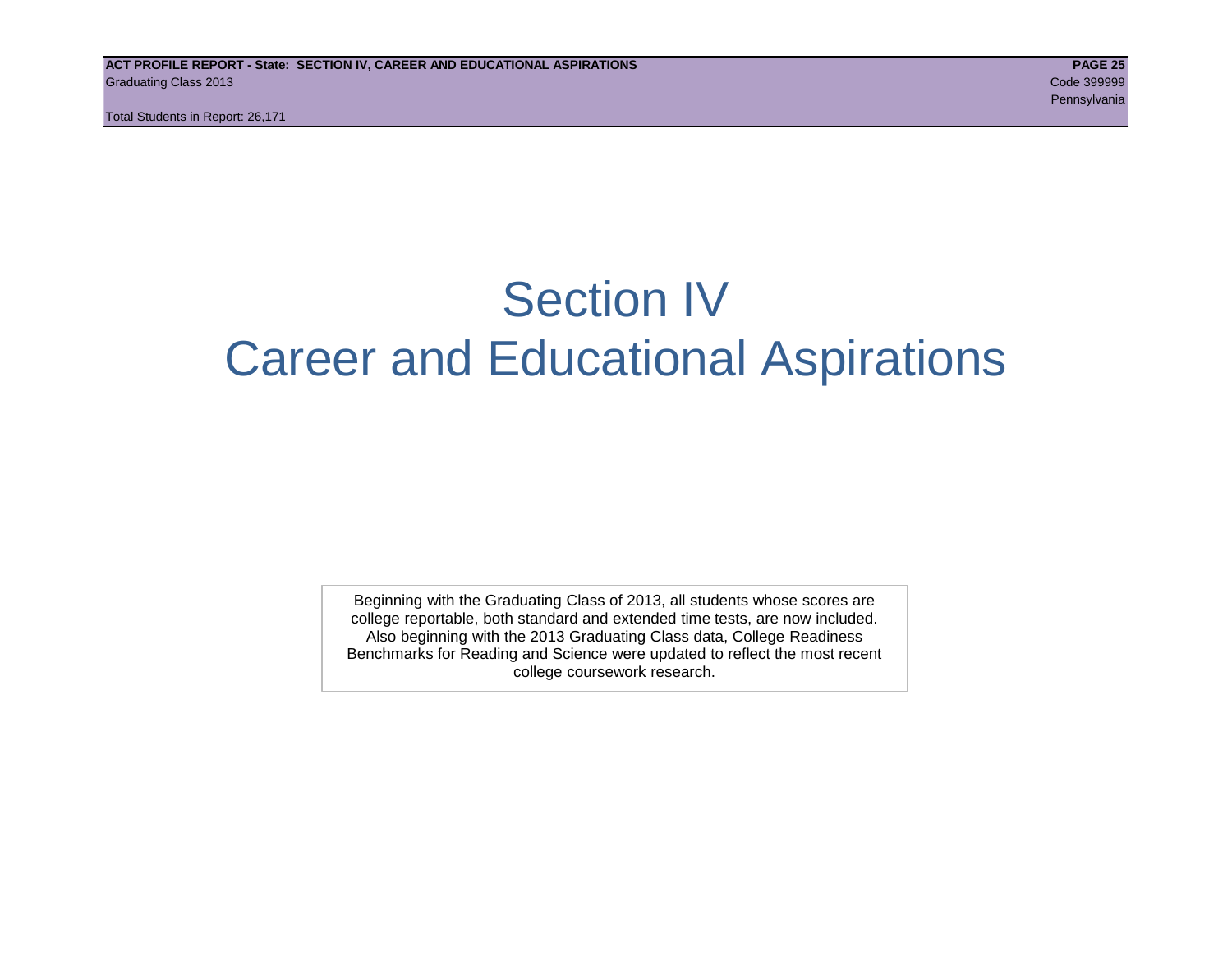#### **ACT PROFILE REPORT - State: SECTION IV, CAREER AND EDUCATIONAL ASPIRATIONS PAGE 26** Graduating Class 2013 Code 399999

Pennsylvania

#### Total Students in Report: 26,171

**Table 4.1. Distribution of Planned Educational Majors for All Students by College Plans**

|                                              | <b>All Students</b><br>Plan on 2 Years or Less of College |                |         |                |             |         | Plan on 4 Years or More of College |                       |         |
|----------------------------------------------|-----------------------------------------------------------|----------------|---------|----------------|-------------|---------|------------------------------------|-----------------------|---------|
|                                              |                                                           |                | Avg ACT |                |             | Avg ACT |                                    |                       | Avg ACT |
| <b>Planned Educational Major</b>             | N <sup>1</sup>                                            | Percent $2$    | Comp    | N              | Percent $2$ | Comp    | N.                                 | Percent <sup>2</sup>  | Comp    |
| Agriculture & Natural Resources Conservation | 196                                                       |                | 22.1    | 8              | 2           | 15.9    | 163                                |                       | 22.5    |
| Architecture                                 | 243                                                       |                | 22.5    | $\overline{2}$ |             | 23.5    | 201                                |                       | 22.6    |
| Area, Ethnic, & Multidisciplinary Studies    | 48                                                        | $\Omega$       | 24.6    | $\Omega$       | 0           |         | 43                                 | $\Omega$              | 25.0    |
| Arts: Visual & Performing                    | 1,094                                                     | 4              | 21.4    | 21             | 5           | 18.5    | 939                                | $\boldsymbol{\Delta}$ | 21.6    |
| <b>Business</b>                              | 3,011                                                     | 12             | 22.0    | 61             | 16          | 18.0    | 2,555                              | 12                    | 22.2    |
| Communications                               | 766                                                       | 3              | 22.1    | 5              |             | 19.0    | 649                                | 3                     | 22.3    |
| Community, Family, & Personal Services       | 275                                                       |                | 19.0    | 12             | 3           | 14.9    | 231                                |                       | 19.3    |
| Computer Science & Mathematics               | 675                                                       | 3              | 24.2    | 14             |             | 18.9    | 588                                | 3                     | 24.3    |
| Education                                    | 1,446                                                     | 6              | 20.7    | 18             | 5           | 16.7    | 1,285                              | 6                     | 20.8    |
| Engineering                                  | 2.706                                                     | 10             | 25.7    | 12             | 3           | 15.9    | 2,396                              | 11                    | 25.7    |
| Engineering Technology & Drafting            | 212                                                       |                | 20.9    | 13             | 3           | 18.9    | 168                                | $\mathbf{1}$          | 21.5    |
| English & Foreign Languages                  | 361                                                       |                | 25.3    |                | $\Omega$    | 18.0    | 313                                |                       | 25.5    |
| <b>Health Administration &amp; Assisting</b> | 495                                                       | 2              | 18.5    | 25             | 6           | 16.0    | 409                                | 2                     | 18.7    |
| Health Sciences & Technologies               | 4,888                                                     | 19             | 22.2    | 92             | 24          | 17.1    | 4,348                              | 20                    | 22.3    |
| Philosophy, Religion, & Theology             | 111                                                       | 0              | 22.5    | 5              |             | 19.6    | 94                                 | $\Omega$              | 22.2    |
| Repair, Production, & Construction           | 67                                                        | $\Omega$       | 18.1    | 21             | 5           | 17.5    | 37                                 | $\Omega$              | 18.9    |
| Sciences: Biological & Physical              | 2,718                                                     | 10             | 24.7    | 5              |             | 17.2    | 2,446                              | 11                    | 24.8    |
| Social Sciences & Law                        | 2,111                                                     | 8              | 22.7    | 11             | 3           | 17.2    | 1,840                              | 8                     | 23.0    |
| Undecided                                    | 4,270                                                     | 16             | 22.7    | 57             | 15          | 17.3    | 3,234                              | 15                    | 22.8    |
| No Response                                  | 477                                                       | $\overline{2}$ | 19.7    | $\overline{7}$ | 2           | 15.4    | 77                                 | 0                     | 20.6    |

1 2-Year and 4-Year "N" counts do not reflect "Missing" and "Other" college plans, therefore they may not add up to the N count for All Students.

<sup>2</sup> Percent of students tested within College Plan groups (All Students, 2-Year, 4-Year).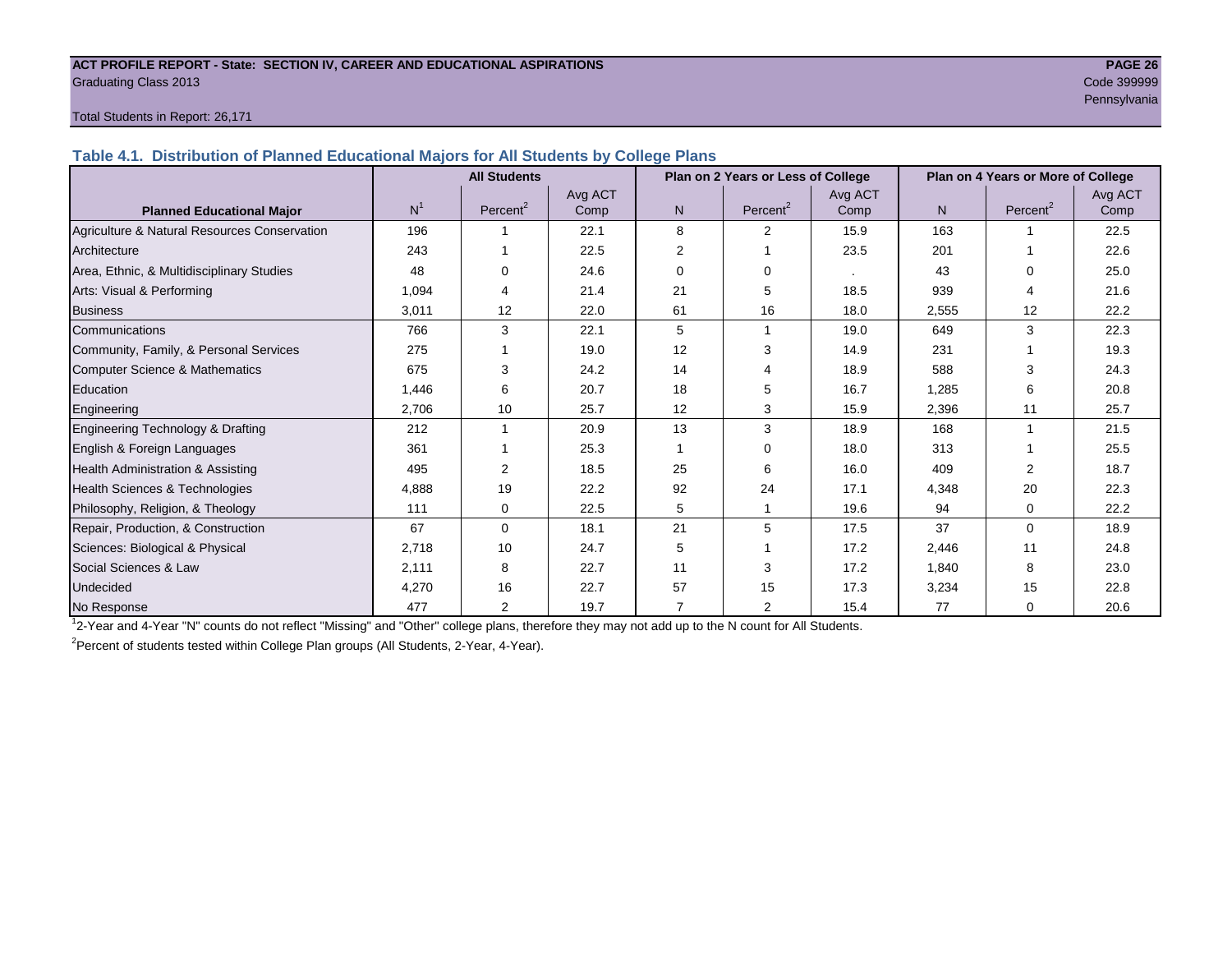#### **ACT PROFILE REPORT - State: SECTION IV, CAREER AND EDUCATIONAL ASPIRATIONS PAGE 27** Graduating Class 2013 Code 399999

#### Total Students in Report: 26,171

#### **Table 4.2. Average ACT Composite Scores for Racial/Ethnic Groups by Post-Secondary Educational Aspirations**

| <b>Educational Degree</b> | <b>All Racial/Ethnic Groups</b><br><b>Combined</b> |         | <b>Black/African American</b> |         |    | American Indian/ Alaska Native |       | White   | Hispanic/Latino   |         |  |
|---------------------------|----------------------------------------------------|---------|-------------------------------|---------|----|--------------------------------|-------|---------|-------------------|---------|--|
| <b>Aspirations</b>        | N                                                  | Average | N.                            | Average | N. | Average                        | N     | Average | N                 | Average |  |
| Voc-Tech                  | 112                                                | 18.2    | 14                            | 14.6    |    |                                | 71    | 19.3    |                   | 16.1    |  |
| 2-yr College Degree       | 279                                                | 17.0    | 34                            | 13.6    |    | 12.0                           | 198   | 17.9    | 25                | 16.0    |  |
| <b>Bachelors Degree</b>   | 10.225                                             | 21.1    | 855                           | 15.9    |    | 17.5                           | 8.125 | 21.8    | 382               | 18.5    |  |
| Graduate Study            | 5.712                                              | 24.3    | 308                           | 19.1    |    | 21.1                           | 4,600 | 24.7    | 198               | 22.6    |  |
| Prof. Level Degree        | 6,079                                              | 24.8    | 566                           | 19.5    |    | 21.6                           | 4,204 | 25.4    | 284               | 22.5    |  |
| Other                     | 239                                                | 19.9    | 36                            | 14.4    |    |                                | 150   | 21.4    | $12 \overline{ }$ | 16.6    |  |
| No Response               | 3,525                                              | 22.1    | 571                           | 15.9    |    | 15.0                           | 2,048 | 23.9    | 183               | 17.3    |  |

| <b>Educational Degree</b> | <b>All Racial/Ethnic Groups</b><br><b>Combined</b> |         | Asian |         |              | Native Hawaiian/<br><b>Other Pacific Islander</b> |     | Two or more races | Prefer not to respond/<br><b>No Response</b> |         |  |
|---------------------------|----------------------------------------------------|---------|-------|---------|--------------|---------------------------------------------------|-----|-------------------|----------------------------------------------|---------|--|
| <b>Aspirations</b>        | N                                                  | Average | N     | Average | Average<br>N |                                                   | N   | Average           | N                                            | Average |  |
| Voc-Tech                  | 112                                                | 18.2    |       | 18.2    |              |                                                   |     | 19.0              |                                              | 14.5    |  |
| 2-yr College Degree       | 279                                                | 17.0    |       | 12.9    |              |                                                   |     | 16.2              | o                                            | 16.3    |  |
| <b>Bachelors Degree</b>   | 10,225                                             | 21.1    | 234   | 20.8    |              | 21.2                                              | 241 | 20.0              | 360                                          | 21.9    |  |
| <b>Graduate Study</b>     | 5,712                                              | 24.3    | 191   | 25.1    |              | 21.0                                              | 140 | 24.0              | 264                                          | 24.8    |  |
| Prof. Level Degree        | 6,079                                              | 24.8    | 443   | 26.5    |              | 21.5                                              | 190 | 23.6              | 375                                          | 26.0    |  |
| Other                     | 239                                                | 19.9    | 20    | 17.2    |              |                                                   |     | 23.8              | 16                                           | 22.6    |  |
| No Response               | 3,525                                              | 22.1    | 214   | 23.5    |              | 19.4                                              | 88  | 21.0              | 414                                          | 23.1    |  |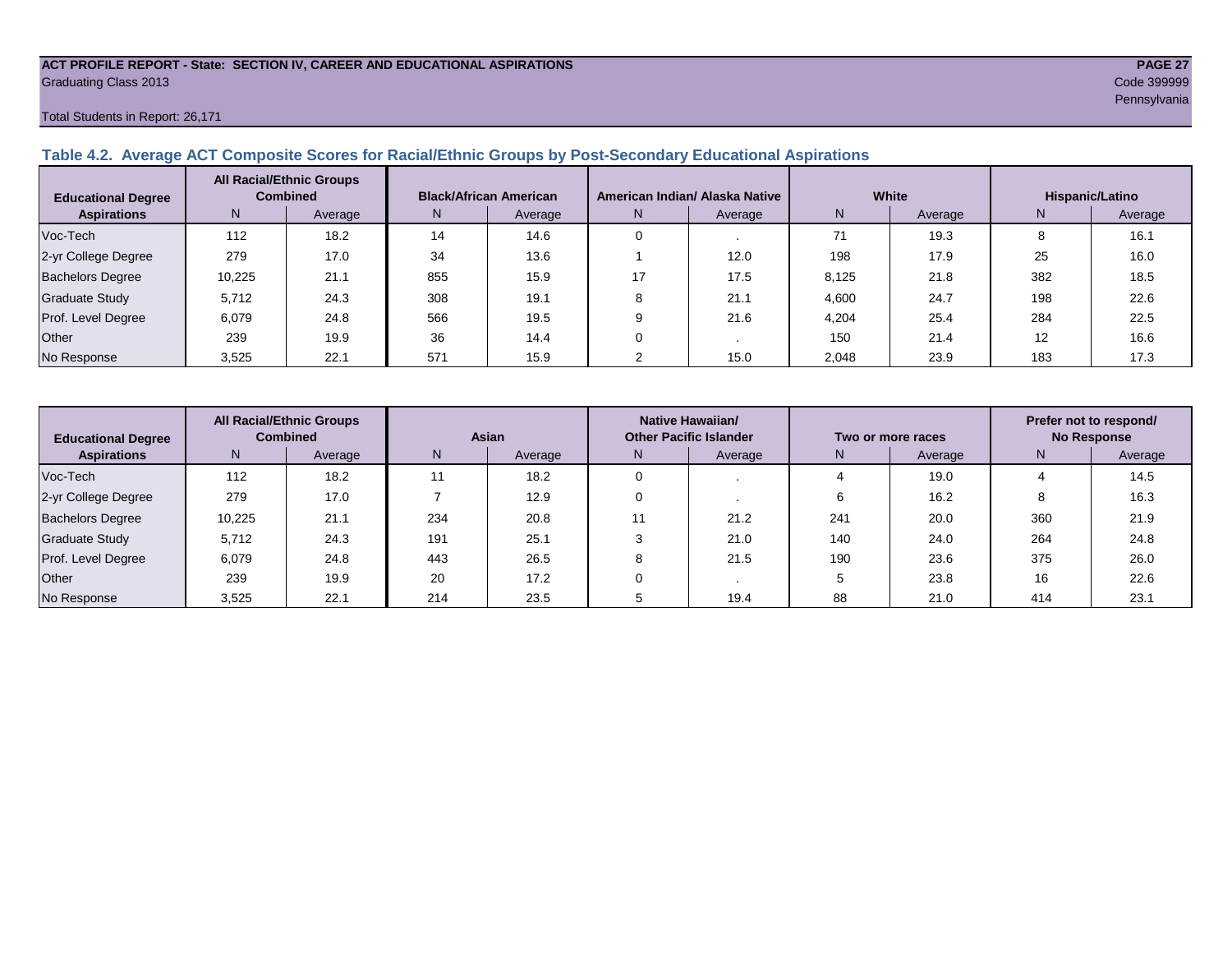# **ACT PROFILE REPORT - State: SECTION IV, CAREER AND EDUCATIONAL ASPIRATIONS** *PAGE 28***<br>Graduating Class 2013 <b>Code 399999** Graduating Class 2013 Code 399999

#### Total Students in Report: 26,171

#### **Table 4.3. Students' Score Report Preferences at Time of Testing**

|                                         |               |                           |                                           | <b>Percent of Students in</b> |                         |                         |                 |           |                 |                |                |
|-----------------------------------------|---------------|---------------------------|-------------------------------------------|-------------------------------|-------------------------|-------------------------|-----------------|-----------|-----------------|----------------|----------------|
|                                         |               | <b>Number of Students</b> | <b>College Readiness Standards Ranges</b> |                               |                         |                         |                 |           |                 |                |                |
|                                         |               | 2nd-6th                   |                                           |                               |                         |                         |                 |           |                 |                |                |
| Name                                    | <b>State</b>  | Total                     | 1st Choice                                | Choice                        | $01 - 12$               | $13 - 15$               | $16-19$         | $20 - 23$ | 24-27           | 28-32          | 33-36          |
| PENN STATE-UNIVERSITY PARK CAMPUS       | Pennsylvania  | 2,602                     | 955                                       | 1,647                         | 1                       | 6                       | 16              | 30        | 30              | 16             | $\overline{2}$ |
| UNIVERSITY OF PITTSBURGH                | Pennsylvania  | 2,228                     | 870                                       | 1,358                         | 0                       | $\overline{2}$          | 9               | 29        | 35              | 22             | $\overline{2}$ |
| <b>TEMPLE UNIVERSITY</b>                | Pennsylvania  | 1,285                     | 431                                       | 854                           | $\overline{2}$          | 8                       | 23              | 35        | 24              | 8              | $\Omega$       |
| WEST CHESTER UNIVERSITY OF PENNSYLVANIA | Pennsylvania  | 902                       | 237                                       | 665                           | $\overline{2}$          | 9                       | 28              | 38        | 20              | $\overline{4}$ | $\Omega$       |
| <b>DREXEL UNIVERSITY</b>                | Pennsylvania  | 841                       | 209                                       | 632                           | 1                       | $\overline{\mathbf{4}}$ | 12              | 32        | 31              | 17             | $\overline{2}$ |
| <b>DUQUESNE UNIVERSITY</b>              | Pennsylvania  | 754                       | 251                                       | 503                           | $\Omega$                | $\overline{2}$          | 10              | 38        | 36              | 14             | $\mathbf{1}$   |
| INDIANA UNIVERSITY OF PENNSYLVANIA      | Pennsylvania  | 708                       | 165                                       | 543                           | 3                       | 10                      | 37              | 33        | 13              | $\overline{4}$ | $\Omega$       |
| UNIVERSITY OF PENNSYLVANIA              | Pennsylvania  | 695                       | 270                                       | 425                           | $\overline{0}$          | 3                       | 6               | 21        | 27              | 34             | 9              |
| SLIPPERY ROCK UNIVERSITY OF PENN        | Pennsylvania  | 641                       | 180                                       | 461                           | $\overline{2}$          | 10                      | 36              | 32        | 16              | 3              | $\Omega$       |
| BLOOMSBURG UNIVERSITY OF PENNSYLVANIA   | Pennsylvania  | 616                       | 182                                       | 434                           | $\overline{2}$          | 10                      | 35              | 36        | 14              | 3              | $\Omega$       |
| <b>NCAA ELIGIBILITY CENTER</b>          | Indiana       | 530                       | 294                                       | 236                           | 3                       | 12                      | 24              | 28        | 22              | 10             | 1              |
| <b>WEST VIRGINIA UNIVERSITY</b>         | West Virginia | 465                       | 142                                       | 323                           | 1                       | 6                       | 26              | 36        | 23              | $\overline{7}$ | 0              |
| MILLERSVILLE UNIVERSITY OF PENNSYLVANIA | Pennsylvania  | 459                       | 100                                       | 359                           | 4                       | 13                      | 27              | 32        | 19              | 6              | $\Omega$       |
| UNIVERSITY OF DELAWARE                  | Delaware      | 445                       | 99                                        | 346                           | 0                       | $\mathbf{1}$            | 9               | 29        | 36              | 22             | 3              |
| KUTZTOWN UNIVERSITY OF PENNSYLVANIA     | Pennsylvania  | 443                       | 100                                       | 343                           | $\overline{\mathbf{4}}$ | 11                      | 39              | 30        | 14              | 3              | 0              |
| EDINBORO UNIVERSITY OF PENNSYLVANIA     | Pennsylvania  | 438                       | 159                                       | 279                           | $\overline{4}$          | 20                      | 34              | 28        | 10              | 3              | $\overline{1}$ |
| <b>GANNON UNIVERSITY</b>                | Pennsylvania  | 419                       | 147                                       | 272                           | 3                       | 13                      | 26              | 28        | 23              | $\overline{7}$ | $\Omega$       |
| SHIPPENSBURG UNIVERSITY OF PENNSYLVANIA | Pennsylvania  | 375                       | 95                                        | 280                           | $\overline{\mathbf{A}}$ | 14                      | 37              | 30        | 13              | $\overline{2}$ | $\Omega$       |
| <b>VILLANOVA UNIVERSITY</b>             | Pennsylvania  | 369                       | 87                                        | 282                           | $\mathbf{1}$            | $\overline{2}$          | 8               | 22        | 34              | 31             | $\overline{2}$ |
| CALIFORNIA UNIVERSITY OF PENNSYLVANIA   | Pennsylvania  | 360                       | 142                                       | 218                           | 3                       | 18                      | 39              | 26        | 11              | 3              | $\overline{0}$ |
| <b>ROBERT MORRIS UNIVERSITY</b>         | Pennsylvania  | 360                       | 104                                       | 256                           | $\overline{2}$          | 6                       | 24              | 39        | 21              | 9              | $\Omega$       |
| CLARION UNIVERSITY OF PENNSYLVANIA      | Pennsylvania  | 319                       | 90                                        | 229                           | 3                       | 15                      | 34              | 33        | 12              | $\overline{2}$ | $\Omega$       |
| <b>CARNEGIE MELLON UNIVERSITY</b>       | Pennsylvania  | 312                       | 92                                        | 220                           | 0                       | $\overline{2}$          | $\overline{2}$  | 14        | 24              | 43             | 15             |
| <b>LEHIGH UNIVERSITY</b>                | Pennsylvania  | 289                       | 62                                        | 227                           | $\Omega$                | $\overline{2}$          | 8               | 17        | 35              | 34             | 4              |
| <b>MERCYHURST COLLEGE</b>               | Pennsylvania  | 276                       | 66                                        | 210                           | 5                       | 21                      | 31              | 25        | 14              | 4              | $\Omega$       |
| LOCK HAVEN U OF PENNSYLVANIA            | Pennsylvania  | 267                       | $\overline{71}$                           | 196                           | $\overline{\mathbf{A}}$ | 13                      | $\overline{30}$ | 31        | 17              | 5              | $\overline{0}$ |
| YORK COLLEGE OF PENNSYLVANIA            | Pennsylvania  | 261                       | 88                                        | 173                           | 3                       | 5                       | 29              | 37        | 18              | $\overline{7}$ | $\Omega$       |
| EAST STROUDSBURG UNIVERSITY OF PENN     | Pennsylvania  | 258                       | 71                                        | 187                           | $\overline{4}$          | 14                      | 31              | 37        | 12              |                | $\Omega$       |
| UNIVERSITY OF MARYLAND COLLEGE PARK     | Maryland      | 255                       | 57                                        | 198                           | $\Omega$                | $\mathbf{1}$            | 6               | 21        | 37              | 30             | $\overline{4}$ |
| OHIO STATE UNIVERSITY THE               | Ohio          | 252                       | 76                                        | 176                           | $\Omega$                | 6                       | $\overline{4}$  | 28        | 36              | 24             | $\overline{2}$ |
| All Other Institutions                  |               | 20,364                    | 5,831                                     | 14,533                        | $\mathbf 1$             | 6                       | 16              | 27        | 26              | 20             | 3              |
| Total                                   |               | 38,788                    | 11,723                                    | 27,065                        | $\overline{2}$          | 6                       | $\overline{18}$ | 29        | $\overline{25}$ | 17             | $\overline{2}$ |

Pennsylvania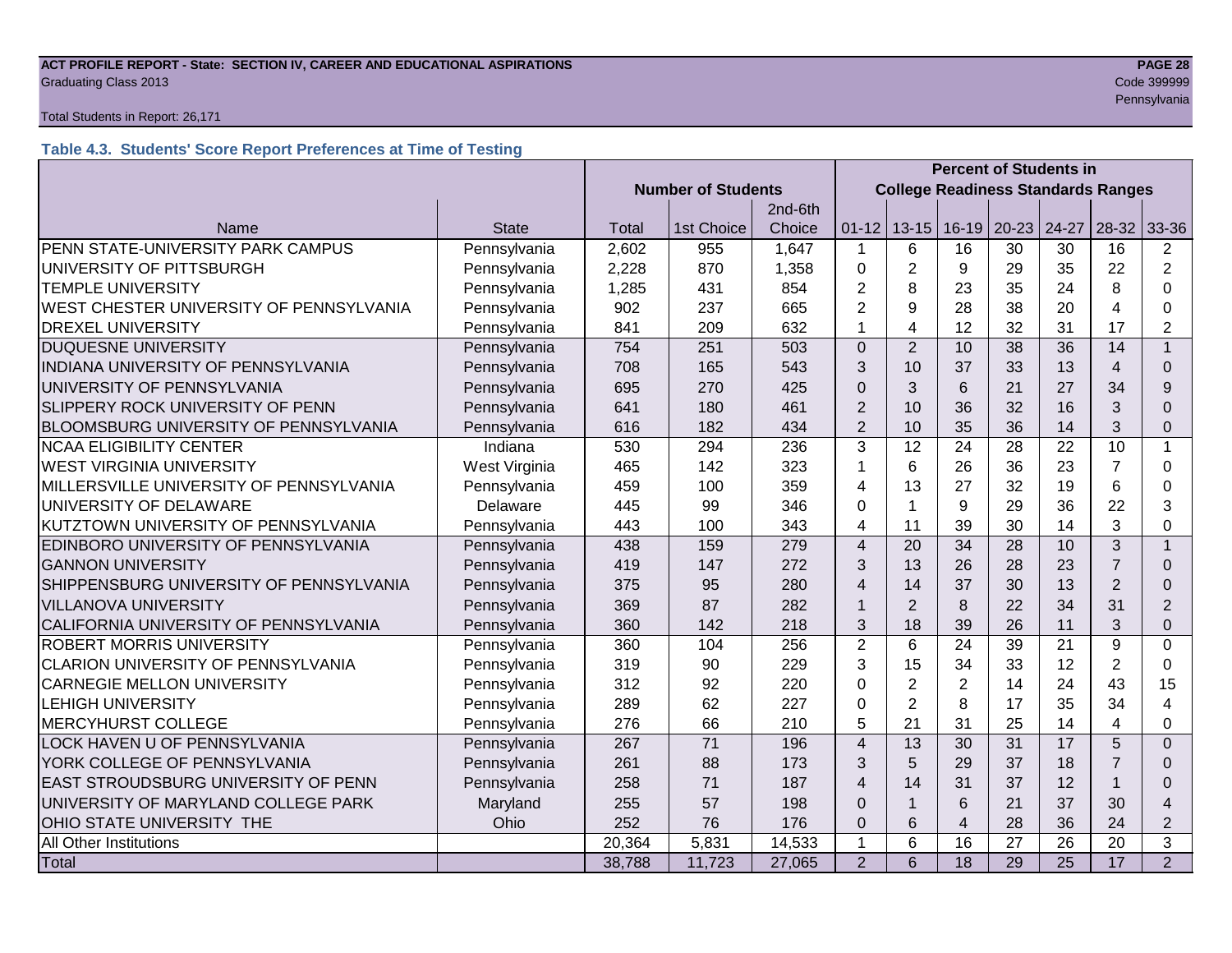# Section V Optional Writing Test Results

Beginning with the Graduating Class of 2013, all students whose scores are college reportable, both standard and extended time tests, are now included. Also beginning with the 2013 Graduating Class data, College Readiness Benchmarks for Reading and Science were updated to reflect the most recent college coursework research.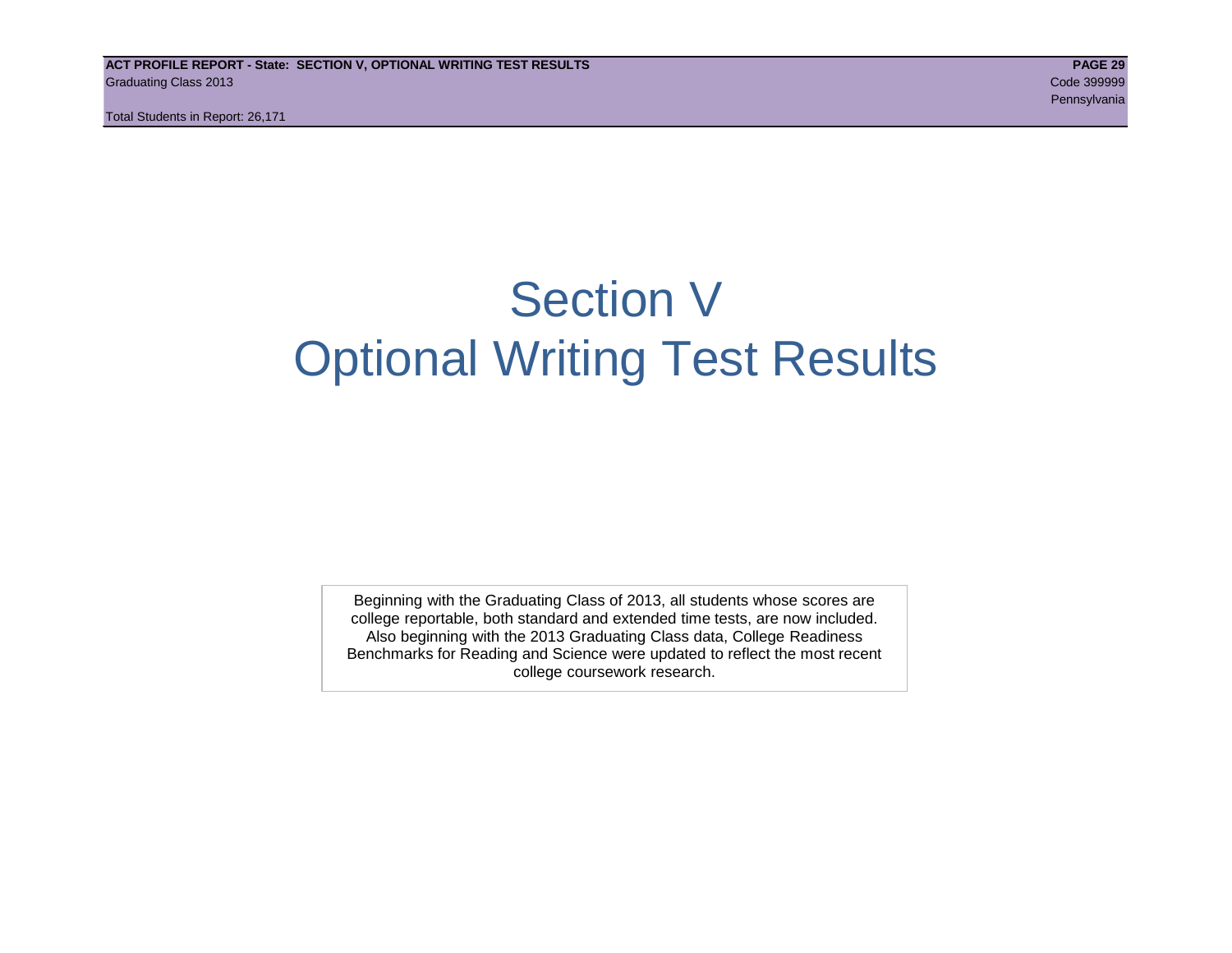#### **ACT PROFILE REPORT - State: SECTION V, OPTIONAL WRITING TEST RESULTS PAGE 30** Graduating Class 2013 Code 399999

#### Total Students in Report: 26,171

Pennsylvania

|                                        |              |                 | <b>Average ACT Scores</b> |                 |              |                 |                                 |          |  |  |  |
|----------------------------------------|--------------|-----------------|---------------------------|-----------------|--------------|-----------------|---------------------------------|----------|--|--|--|
|                                        | N            |                 |                           | <b>English</b>  |              | <b>Essay</b>    | <b>English/Writing Combined</b> |          |  |  |  |
|                                        | <b>State</b> | <b>National</b> | <b>State</b>              | <b>National</b> | <b>State</b> | <b>National</b> | <b>State</b>                    | National |  |  |  |
| <b>All Students</b>                    | 20,229       | 942,769         | 22.9                      | 21.3            | 7.4          | 7.0             | 22.1                            | 20.5     |  |  |  |
| Black/African American                 | 1,798        | 114,751         | 16.2                      | 16.3            | 6.3          | 6.1             | 16.2                            | 16.0     |  |  |  |
| American Indian/Alaska Native          | 23           | 6,031           | 19.0                      | 16.8            | 6.8          | 6.1             | 18.8                            | 16.4     |  |  |  |
| White                                  | 14,852       | 518,407         | 23.8                      | 22.9            | 7.5          | 7.2             | 22.8                            | 21.9     |  |  |  |
| Hispanic/Latino                        | 827          | 151,504         | 19.7                      | 18.6            | 7.0          | 6.8             | 19.4                            | 18.3     |  |  |  |
| Asian                                  | 995          | 54,580          | 23.5                      | 23.5            | 7.5          | 7.6             | 22.7                            | 22.7     |  |  |  |
| <b>Native Hawaiian/Other Pac. Isl.</b> | 24           | 2,812           | 20.2                      | 19.5            | 7.0          | 6.9             | 19.7                            | 19.2     |  |  |  |
| Two or more races                      | 523          | 35,355          | 21.9                      | 21.5            | 7.2          | 7.0             | 21.2                            | 20.6     |  |  |  |
| Prefer not/No Response                 | 1,187        | 59,329          | 24.3                      | 21.8            | 7.5          | 7.1             | 23.2                            | 20.9     |  |  |  |
| <b>Males</b>                           | 8,607        | 423,104         | 22.8                      | 21.0            | 7.2          | 6.7             | 21.8                            | 20.1     |  |  |  |
| Females                                | 11,622       | 513,945         | 23.0                      | 21.6            | 7.5          | 7.2             | 22.2                            | 20.9     |  |  |  |
| <b>Missing</b>                         |              | 5,720           |                           | 16.6            |              | 6.3             |                                 | 16.5     |  |  |  |

#### **Table 5.1. Average ACT English and Writing Scores by Race/Ethnicity and Gender for students who took ACT Writing**